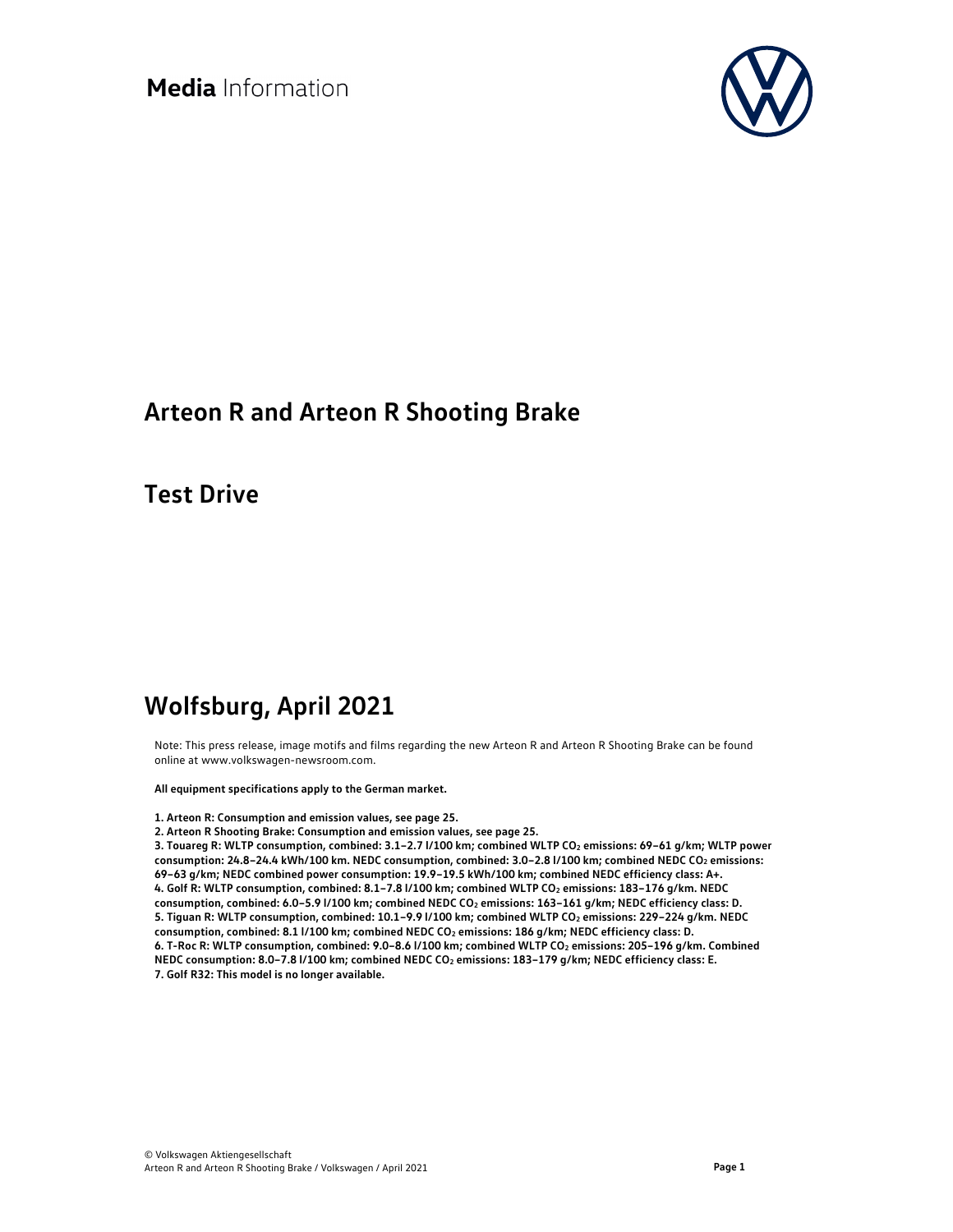

### **Contents**

#### **In brief**

| <b>Overview of key facts</b> |                                             | Page 03 |
|------------------------------|---------------------------------------------|---------|
| Summary                      | <b>Arteon R and Arteon R Shooting Brake</b> | Page 03 |
| Statements                   | Hans-Joachim Stuck, racing driver           | Page 10 |
|                              | Jan Schiedek-Jacht, Development             | Page 11 |
|                              | <b>Peter Jost, Marketing &amp; Sales</b>    | Page 11 |

#### **Key aspects**

| The exterior               | Page 13 |
|----------------------------|---------|
| The interior               | Page 15 |
| The engine                 | Page 18 |
| The all-wheel drive system | Page 19 |
| The running gear           | Page 20 |
| The standard equipment     | Page 22 |
| The technical data         | Page 27 |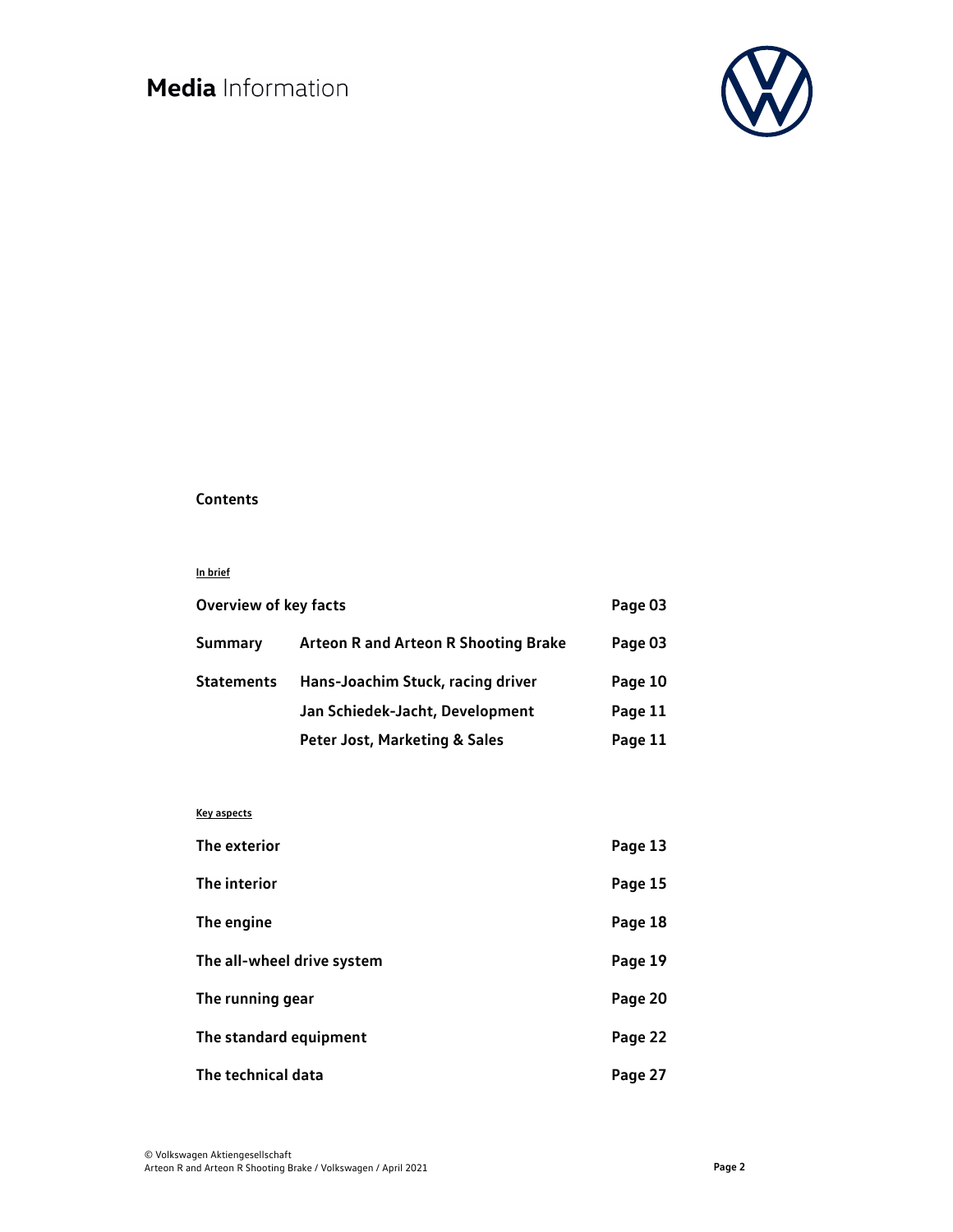**In a nutshell – Summary** 

# **Arteon R**<sup>1</sup> **and Arteon R Shooting Brake**<sup>2</sup>**: A fusion of gran turismo and sports car**

### **Overview of key facts**

- **Top models:** The new Arteon R and Arteon R Shooting Brake are now the most powerful models in the avant-garde business class
- **Strong and swift:** TSI with 235 kW (320 PS) accelerates the Arteon R models, which reach a top speed of 270 km/h, from 0 to 100 km/h in just 4.9 s
- **New all-wheel drive:** 4MOTION with R-Performance torque vectoring and new rear axle drive delivers maximum driving dynamics
- **Race mode:** Using the R button on the sports steering wheel, the driver can transform their "R" model from a gran turismo into a sports car
- **Arteon R:** Fastback version combines the design of a four-door sports coupé with all-rounder attributes of a touring saloon
- **Arteon R Shooting Brake:** With 320 PS and 420 Nm, the hatchback version is the most powerful estate model in Volkswagen history
- **Sports car standard:** New 18-inch front axle brake ensures maximum deceleration in every speed range
- **Exclusive:** Equipped as standard with all-wheel drive, DCC adaptive chassis control, driving profile selection and comfort seats in ArtVelours
- **Digitalised interior.** Digital Cockpit Pro, Discover Media navigation system and background lighting with 30 colour options always on board
- **An innovative all-rounder:** Arteon R models offer an impressive overall package with a large number of benefits and confident performance



#### **Press contact:**

**Press contacts**  Volkswagen Communications Martin Hube Spokesperson for mid-size / full-size models Tel.: +49 5361 9-49874 martin.hube@volkswagen.de



```
More at 
volkswagen-newsroom.com
```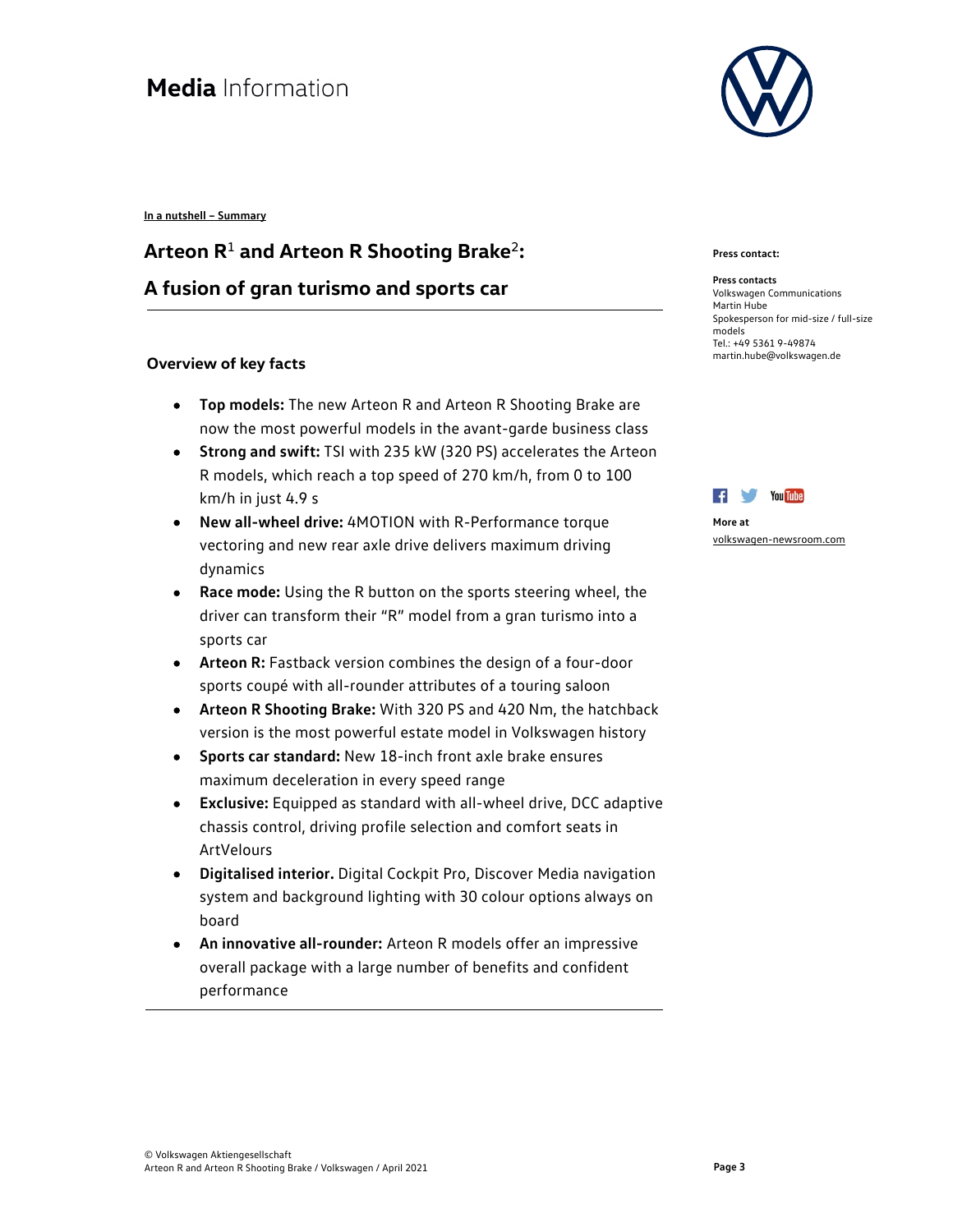

#### **The new Arteon R and Arteon R Shooting Brake**

**Wolfsburg, April 2021.** The avant-garde model for the business class: the Arteon. A design statement. In autumn 2020, the gran turismo underwent an extensive technological upgrade. At the same time, Volkswagen launched a second version with a different body: the new Arteon Shooting Brake. And now in spring 2021, the product line's new flagship models are ready to go – the Arteon R and Arteon R Shooting Brake. Delivering an output of 235 kW (320 PS), they are now the most powerful Arteon models. Both sports and touring vehicles were designed by Volkswagen R, the brand's performance specialists. The two new versions of the Arteon are the latest milestones in the R product campaign: In the space of six months, Volkswagen R launched not one but five new flagship models for their respective product lines: the Touareg  $R^3$ , Golf  $R^4$ , Tiguan  $R^5$ , Arteon R and Arteon R Shooting Brake. The T-Roc  $R<sup>6</sup>$  has also been available since 2019. The first independent R model made its debut back in summer 2002 and has since become renowned as a classic: the Golf R32<sup>7</sup> – it was the first spark in a firework display of premium R models that has lasted to this day. Common denominators: permanent allwheel drive, exclusive equipment and good every-day driving attributes without any compromises.

#### **EA888 evo4 plus 4MOTION with R-Performance torque vectoring**

**High-tech drive.** The heart of the new Arteon R models' drive system is a 320 PS four-cylinder turbocharged direct injection (TSI) engine from the series EA888 evo4. From 2,000 rpm, the lively, cultivated and highly agile 2.0-litre engine delivers 420 Newton meters of torque towards the type-DQ500 7-speed DSG dual clutch gearbox designed especially for these high forces. If necessary, the automatic unit's gears can be changed manually using the new, large shift paddles, whose upgraded design makes them easy to use on the race track. From the dual clutch gearbox, the drive power is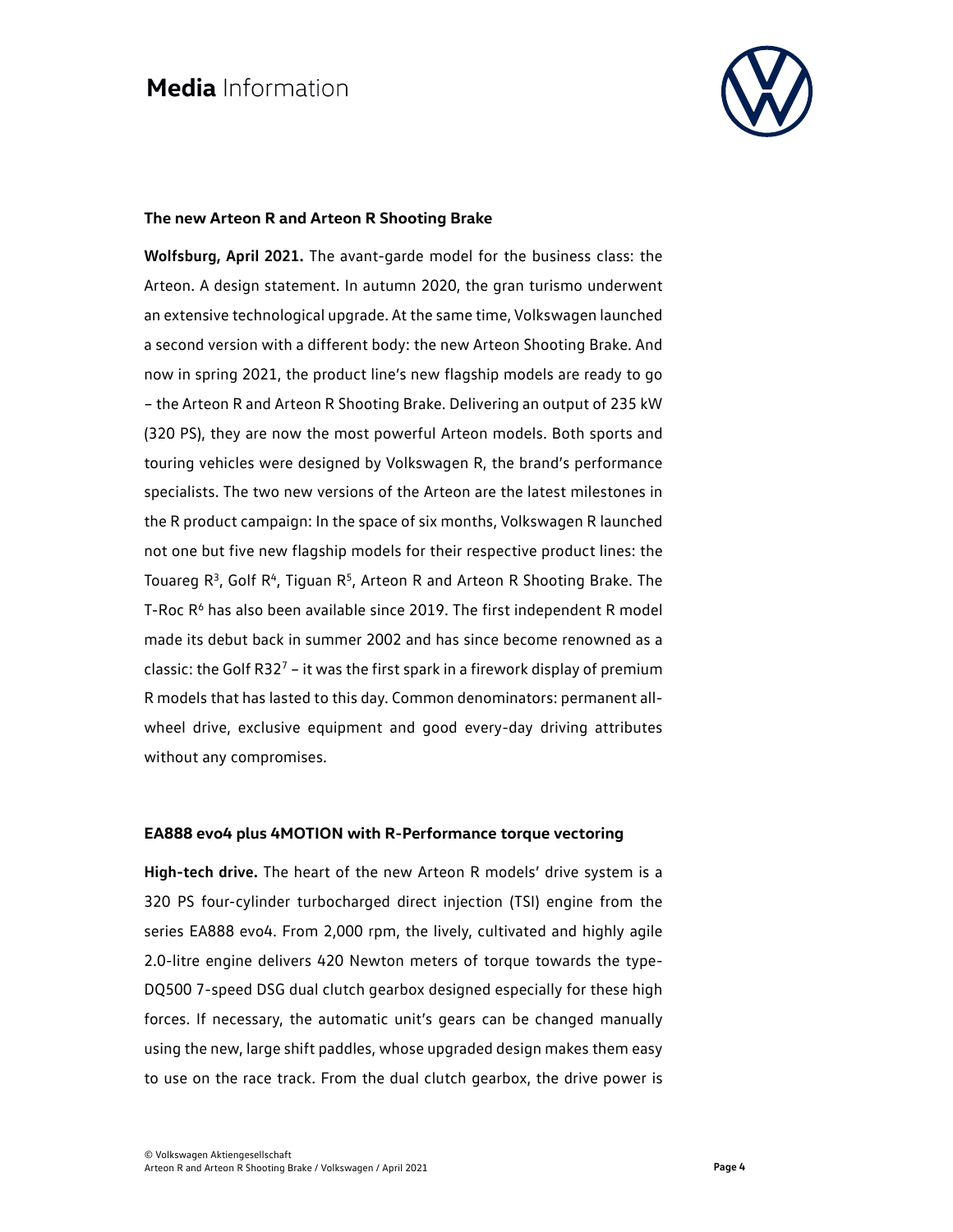

transferred to the newly developed 4MOTION system with R-Performance torque vectoring. The permanent all-wheel drive is characterised by selective wheel torque control on the rear axle – a feature known as torque vectoring. Here, a new rear axle drive distributes the drive power not just between the front and rear axles, but also between the two rear wheels. And it does so seamlessly. Depending on the situation, 50 to 100 percent of the drive force flows to the front axle and between 0 and 50 percent to the rear axle. On the rear axle, however, up to 100 percent of the torque arriving there can be directed to the wheel on the outside of the curve. This significantly improves agility, particularly when cornering. The driver is able to use a standard driving profile selection function to adjust the way power is distributed to the rear wheels. The Arteon R and Arteon R Shooting Brake come equipped with four driving profiles: Comfort, Sport (standard profile in R models), Individual (can be configured) and Race. The Race profile is an exclusive feature in R models.

#### **Adaptive sports running gear and 18-inch front axle brake**

**DCC and wheels with a diameter of up to 20 inches.** The standard sports running gear has been carefully honed to form an alliance with the drive systems. The bodies of the Arteon R and Arteon R Shooting Brake are 20 mm lower as a result of this sports running gear; the lower centre of gravity and stiffer tuning help to boost the driving dynamics further. Another feature included as standard is the adaptive chassis control: DCC. The driver can use the driving profile selection to individually adjust this ongoing electronic regulation of the shock absorbers. Thanks to the DCC function, drivers can choose to almost seamlessly adjust the running gear between sporty and comfortable. The R models' high power is delivered to the road via 18-inch alloy wheels (Sebring) with 245 tyres. The Adelaide (19-inch) or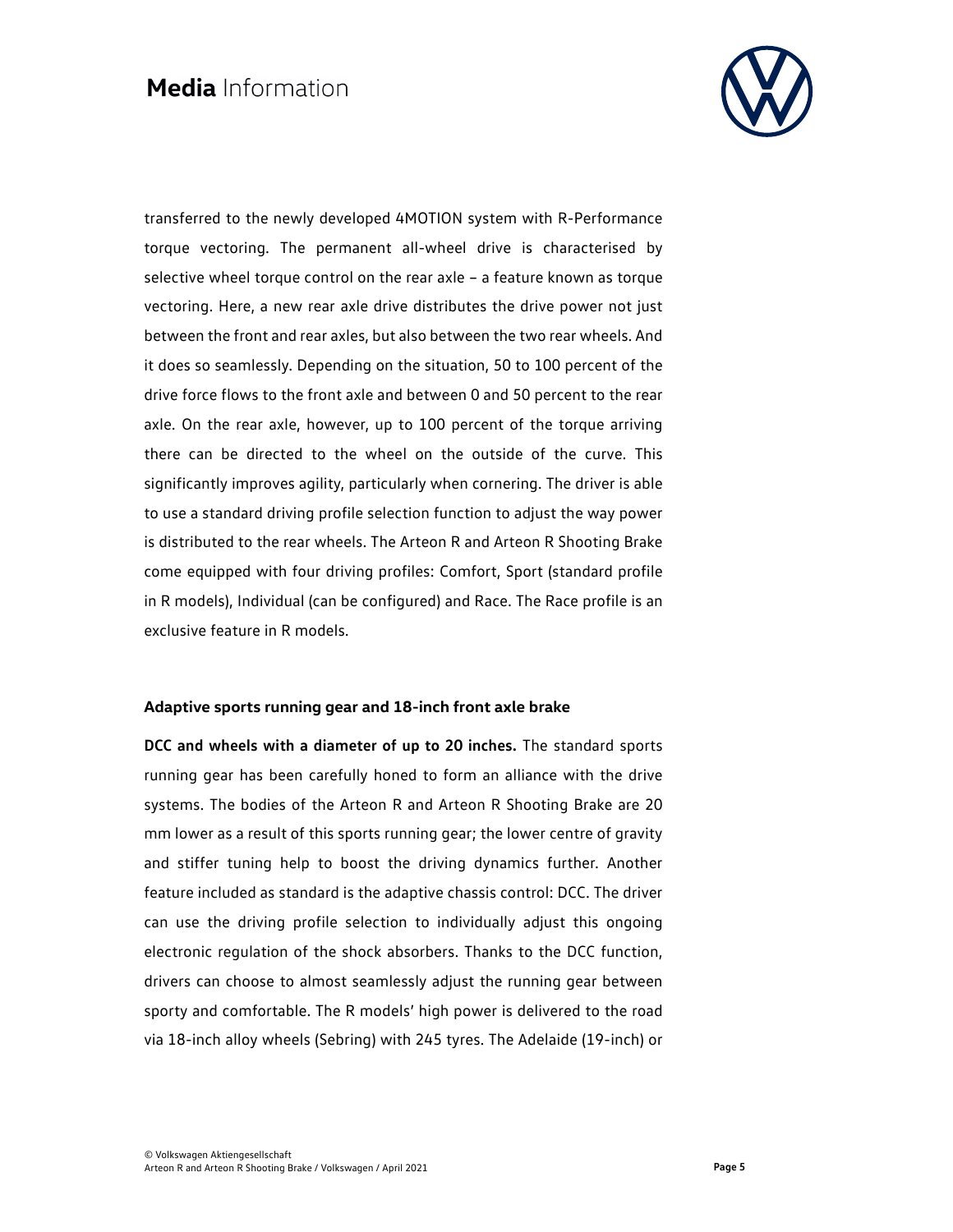

Estoril (20-inch) alloy wheels are available as options – and finished with a burnished look.

**Top-quality brakes.** The blue brake calipers (with a silver R logo on the front wheels) for the new brake system are clearly visible behind the large 20 inch wheels. The brake calipers are responsible for the response of a true sports car: the Arteon R models decelerate just as well as they accelerate. To be more specific, the 18-inch disc brakes in the front measure 357 x 34 mm, while on the rear axle, both gran turismos are decelerated by 17-inch disc brakes (disc dimension: 310 x 22 mm). The brakes themselves are built with pin discs and a brake pot made of aluminium, which reduces the weight by 600 grams on each side. A speed-dependent map in the electromechanical brake servo ensures precise brake control.

### **Up to 270 km/h and Race mode available at the touch of a button on the steering wheel**

**Fast and efficient.** The performance figures reveal at a glance that the two Arteon R models accelerate just as well as they brake: in just 4.9 seconds, the Arteon R and Arteon R Shooting Brake complete the classic sprint from 0 to 100 km/h. The R models reach their standard maximum speed at 250 km/h. In conjunction with the 20-inch wheels and 245/35 tyres, Volkswagen also offers the option to increase the maximum speed to 270 km/h for the fastback and Shooting Brake. The combined NEDC consumption value for both models is between 7.9 and 7.7 l/100 km. According to the WLTP standard, the combined consumption is 9.3 to 8.9 l/100 km for the Arteon R and 9.3 to 9.0 l/100 km in the case of the Arteon R Shooting Brake.

**Race driving profile can be activated from the steering wheel.** The electronic adaptive chassis control (DCC), the electronic differential lock XDS, progressive steering, the new 4MOTION system and the agile fourcylinder turbocharged engine create incredible driving dynamics. Achieving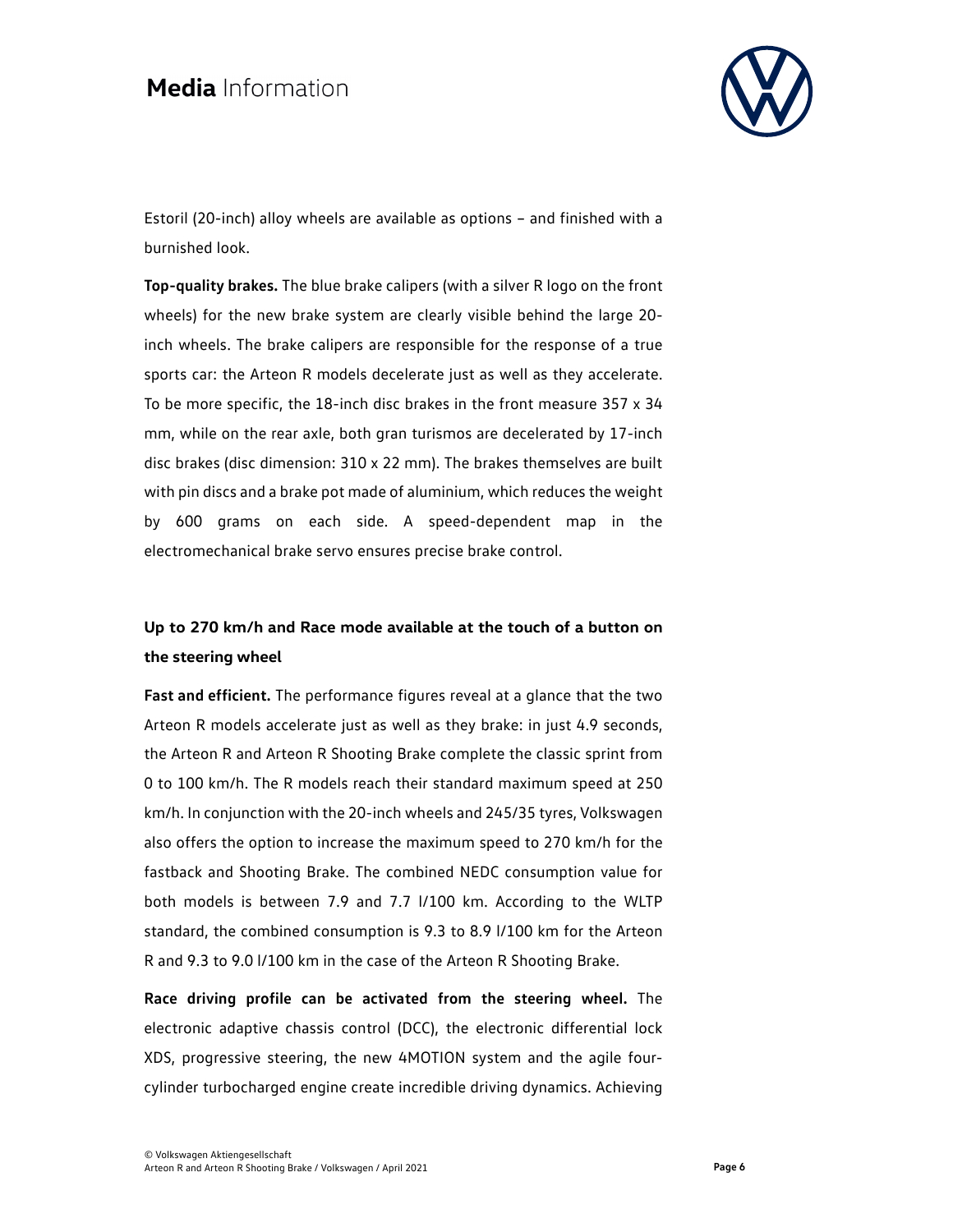

the ultimate sporty driving style is a matter of mere seconds thanks to a small button with a blue light-up R activated from the multifunction steering wheel: with the Race driving profile. This profile switches features like the engine, running gear, steering system and gearbox to maximum dynamics, transforming both Arteon R models from a gran turismo into a sports car that is ready for the race track. To perfectly hone the driving dynamics when pushed to their limit, the chassis engineers worked with Pirelli to make sure even the tyres are tuned specifically to the Arteon R and Arteon R Shooting Brake. To make sure this careful tuning is maintained when the original tyres have to be replaced later down the line, Volkswagen will offer these tyres for the flagship Arteon models over the long term.

#### **Premium all-rounder as the ideal companion for long distances**

**A comfortable touring car.** All of Volkswagen's R models are not only extremely sporty, but also practical all-rounders ideal for use all year round. And this is particularly true of the new Arteon R and Arteon R Shooting Brake: with their high standard of comfort, a generous vehicle interior that is larger than average (up to 1,016 mm of legroom in the rear, a best-inclass figure), and a digitalised environment of controls and communication, they are ideally suited to long-distance journeys. An extensive network of assist systems, including the standard ACC Adaptive Cruise Control or the optional Travel Assist (partly assisted driving up to 210 km/h), help to ensure the highest standard of safety.

**Versatile and powerful.** Two examples of their unlimited suitability for dayto-day driving are the size of their luggage compartments and their compatibility as towing vehicles. Both luggage compartments have a wide opening angle and are accessible via large boot lids. Behind the sharpangled boot lid in the Arteon R Shooting Brake, the luggage compartment capacity reaches up to 565 litres if you load up to the rear seat backrest and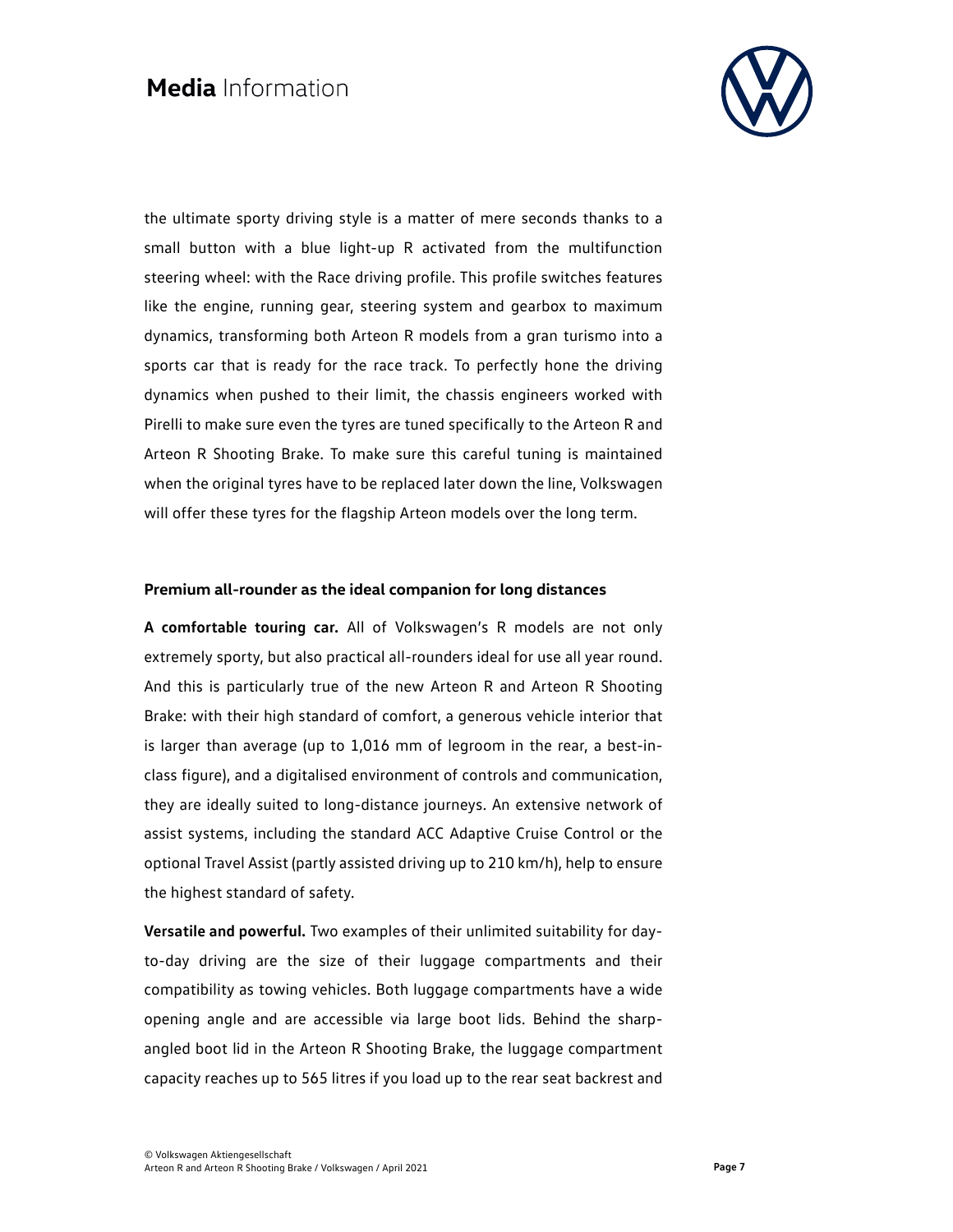

the height of the luggage compartment cover. In the case of the fastback with its coupé-style boot lid, the capacity reaches 563 litres. Loaded up to the backrests for the front seats, the luggage compartment volume in the Shooting Brake reaches 1,632 litres, while the fastback version is 1,557 litres. Both Arteon R models are offered with an optional folding towing bracket, which is electrically unlocked and then folded out prior to use. Thanks to the powerful engine and standard 4MOTION system, the Arteon R and Arteon R Shooting Brake can tow trailers weighing up to 2,200 kg (braked, on inclines up to 12%).

#### **R-specific customised exterior**

**Front section with an R design.** Volkswagen R has customised both the design and the equipment in the Arteon R models. Take the front section, for example: with a bonnet that appears to blend into the radiator grille, LED dual headlights and LED daytime running light wings (below the outer headlights), it is as striking as all other Arteon models. Equipped as standard in the Arteon R and Arteon R Shooting Brake, the crossbar below the VW badge in the radiator grille forms part of the LED daytime running lights and enhances the models' unique appearance. Furthermore, the 320 PS versions come equipped with a unique front apron that helps them to stand out from all other models in the product line: instead of featuring the chrome-look finish, the crossbars come in a high-gloss black to highlight the athletic nature of the R models. At the sides, two air intake openings with a colourkeyed surround for the high-performance engine's extra radiator and brakes join forces with aerodynamically refined air flow elements in high-gloss black.

**Rear section with four tailpipes and diffuser.** The two R versions also stand out from the standard models at the rear: a four-piped exhaust system developed especially for the Arteon R with its four trapezoidal tailpipes is a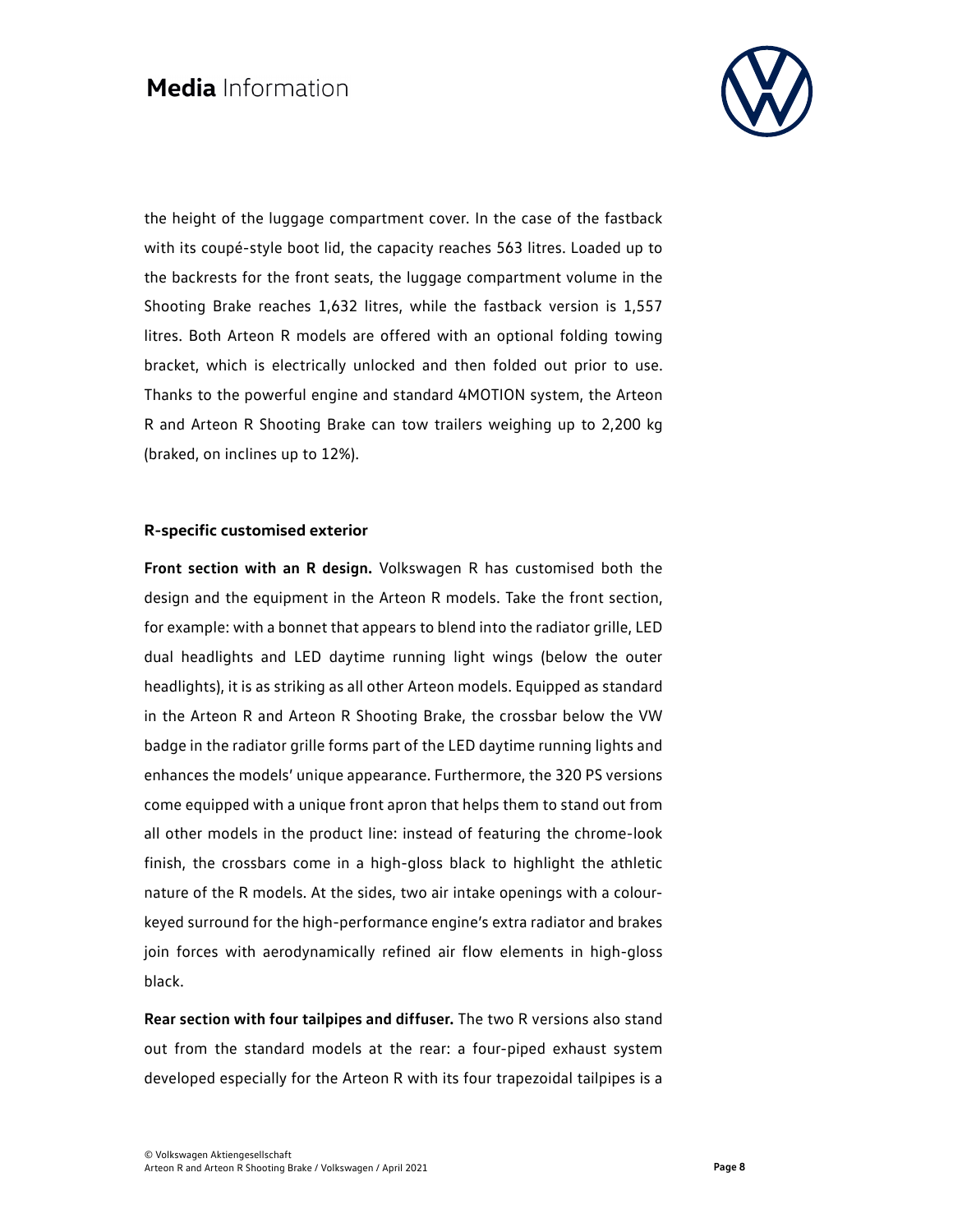

visually dominant feature that has been embedded into the newly designed diffuser. The exhaust system generates a sporty sound, and its intensity can be varied using the driving profile selection function.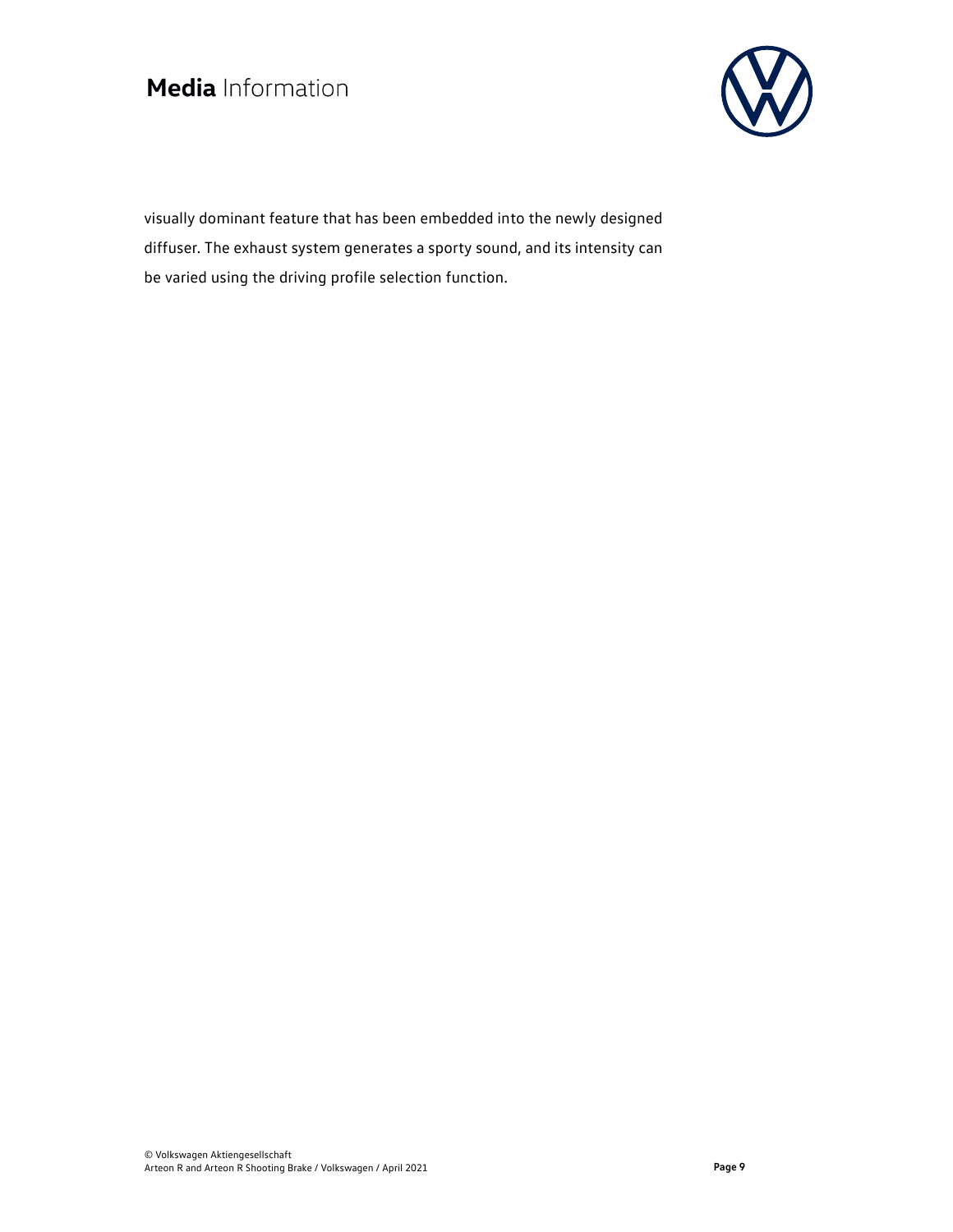

#### **R-specific finish to the vehicle interior**

**ArtVelours and Nappa leather.** The vehicle interior in the Arteon R models is shaped by features such as Black Carbon inserts, which adorn the top section of the dash panel and door panels. Other interior features created specifically for the new models include the blue stitching on the seats, multifunction sports steering wheel and DSG gear knob, a hallmark feature in any R model. The bottom steering wheel clip is also finished with a blue insert to complement the stitching. Furthermore, the models come with premium comfort seats as standard. The seats are covered in ArtVelours micro-fleece. A blue R badge is embroidered onto the top section of the front seat backrests. The optional sports seats in Nappa / Nappa Carbon Style are also specially tailored to the Arteon R and Arteon R Shooting Brake – in this case, the head restraints are integrated completely into the backrests, which is why this type of seat is known as an integrated seat. Chic: the top side sections of the backrests come in blue leather. And of course, a blue R badge is also stitched into the top of the backrest in this model. The blue used in the interior is similar to the typical metallic Lapiz Blue paintwork used in Volkswagen R models. The Nappa Carbon Style leather (used on the seat cushion bolsters and head restraints in the interior) picks up the visual line of the inserts in the instruments and door trims.

#### **Arteon R and Arteon R Shooting Brake now available to order**

**Exclusive as standard.** The Arteon R and Arteon R Shooting Brake are not only offered with customised equipment, but also with a broadly expanded standard equipment package. In addition to the R-specific details, their extra features include 3D LED tail light clusters with a dynamic turn signal, exterior mirror caps with a chrome-look finish (mirror on the driver side with automatic dimming function), Light Assist (automatic lighting control), a headliner in Titanium Black, brushed stainless steel pedals, boot lids with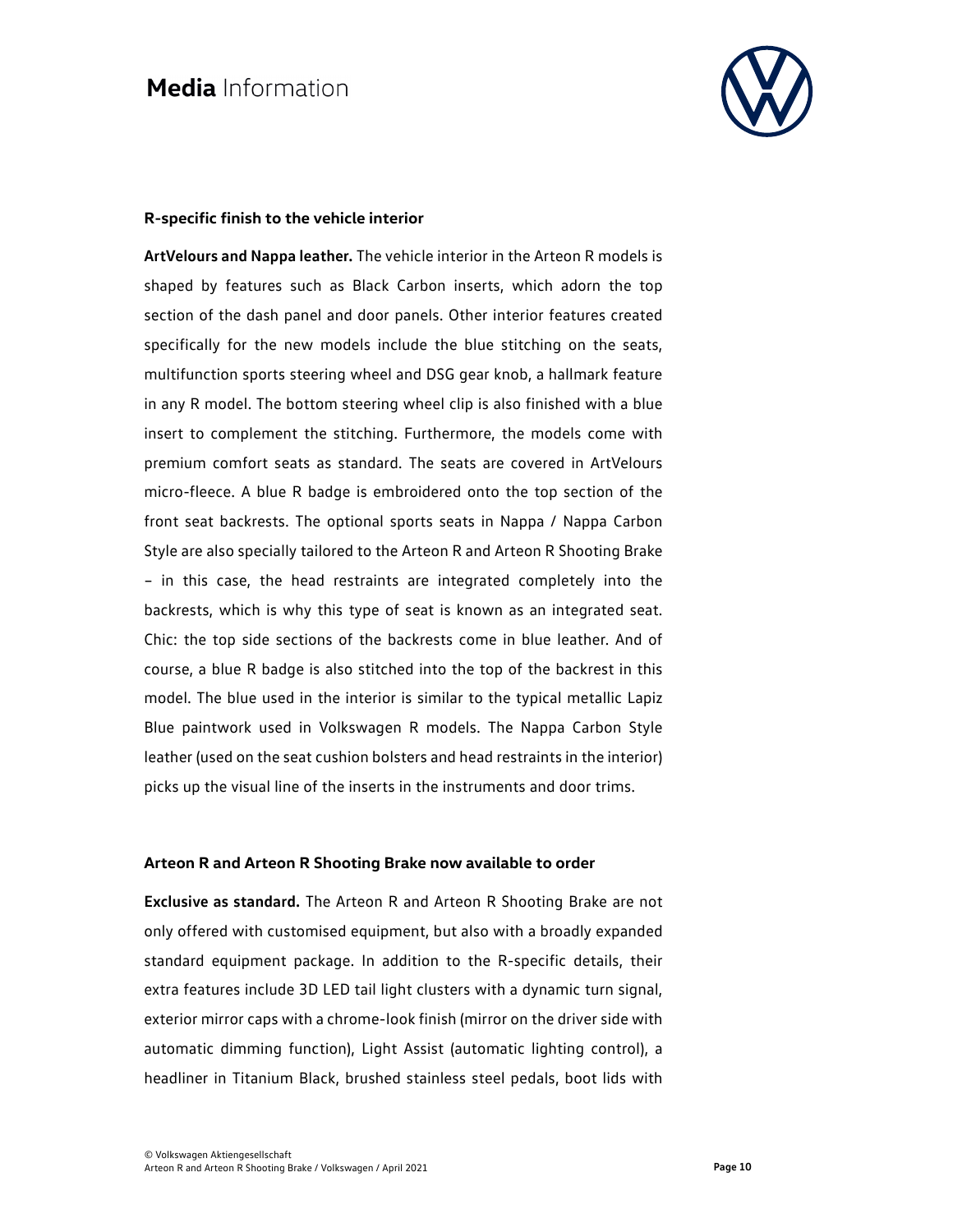

sensor-controlled opening and closing (Easy Open & Close), DCC adaptive chassis control including driving profile selection, and a background lighting system with 30 different colours in the vehicle interior. All Arteon models are equipped with the Digital Cockpit Pro (digital instruments with a 10.25 inch TFT colour display and customised R graphics including R logo) and the Discover Media navigation system including Streaming & Internet as standard.

**Already available to order in Europe.** Orders for the new Arteon R models are already open. Both Volkswagens can also be configured online. Taking Germany as an example: the Arteon R is on sale for EUR 63,095.00 while the Arteon R Shooting Brake is available from EUR 63,980.00. The first vehicles are due to arrive with Volkswagen dealerships in April.

### **The statements – Quotes on the Arteon**

*Hans-Joachim Stuck, racing driver and Volkswagen Motorsport representative:* 

- "The Arteon R is simply a car made for every area of life, whether you enjoy a sporty driving style, love heading to the race track, undertake a lot of long journeys, or have your family with you – the car is ideal for everything."
- "The new front end looks incredible. Two impressive features are the new large air intakes, which serve two important functions: firstly, they are important for the radiator; if the vehicle is travelling at high speed, water needs to be cooled properly. And secondly, the cooling system is important for the new brake system, which is now bigger and better. The brake has to be steady, I need to be able to get a good feel for how the pedals move. And the new Arteon R does all this to great success."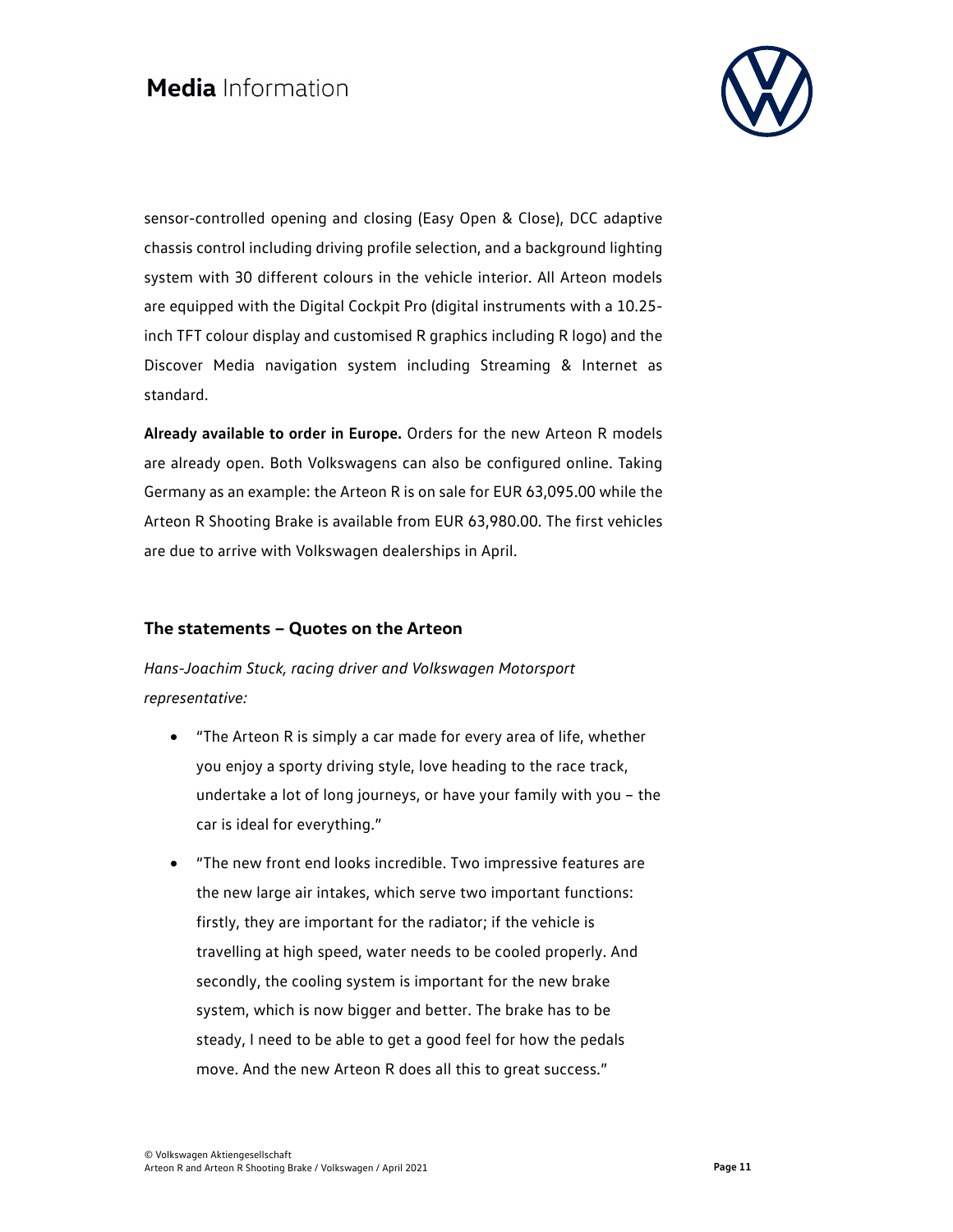

 "The all-wheel drive, the electronic differential lock on the front axle, torque vectoring – all of these elements help to increase stability in the Arteon R. You can take fast bends on the motorway with a great deal of precision. The vehicle doesn't budge. And when you need more traction coming out of the bend, then the power is always transferred to the rear axle, the place where it is really needed."

#### *Jan Schiedek-Jacht, Head of Technical Development, Volkswagen R:*

- "We have combined the 320 PS engine and its torque of 420 Newton metres with the R Performance all-wheel drive. This system enables power from the rear wheel drive to be seamlessly distributed between the two rear wheels. This not only improves ride stability, but also significantly boosts the driving dynamics in particular."
- "A powerful drive system also calls for powerful brakes. This is why the Arteon R is equipped with a standard 18-inch brake system on the front axle, with brake discs measuring almost 36 centimetres in diameter."

#### *Peter Jost, Head of Marketing & Sales, Volkswagen R:*

- "The Arteon R impresses with its agility, outstanding design, premium finish, everyday suitability and elegance."
- "The athleticism of the Arteon R is emphasised by the option to increase the maximum speed to 270 km/h. What is clear is that this unique vehicle is enhancing the already attractive range of R models and represents yet another asset to the Volkswagen brand."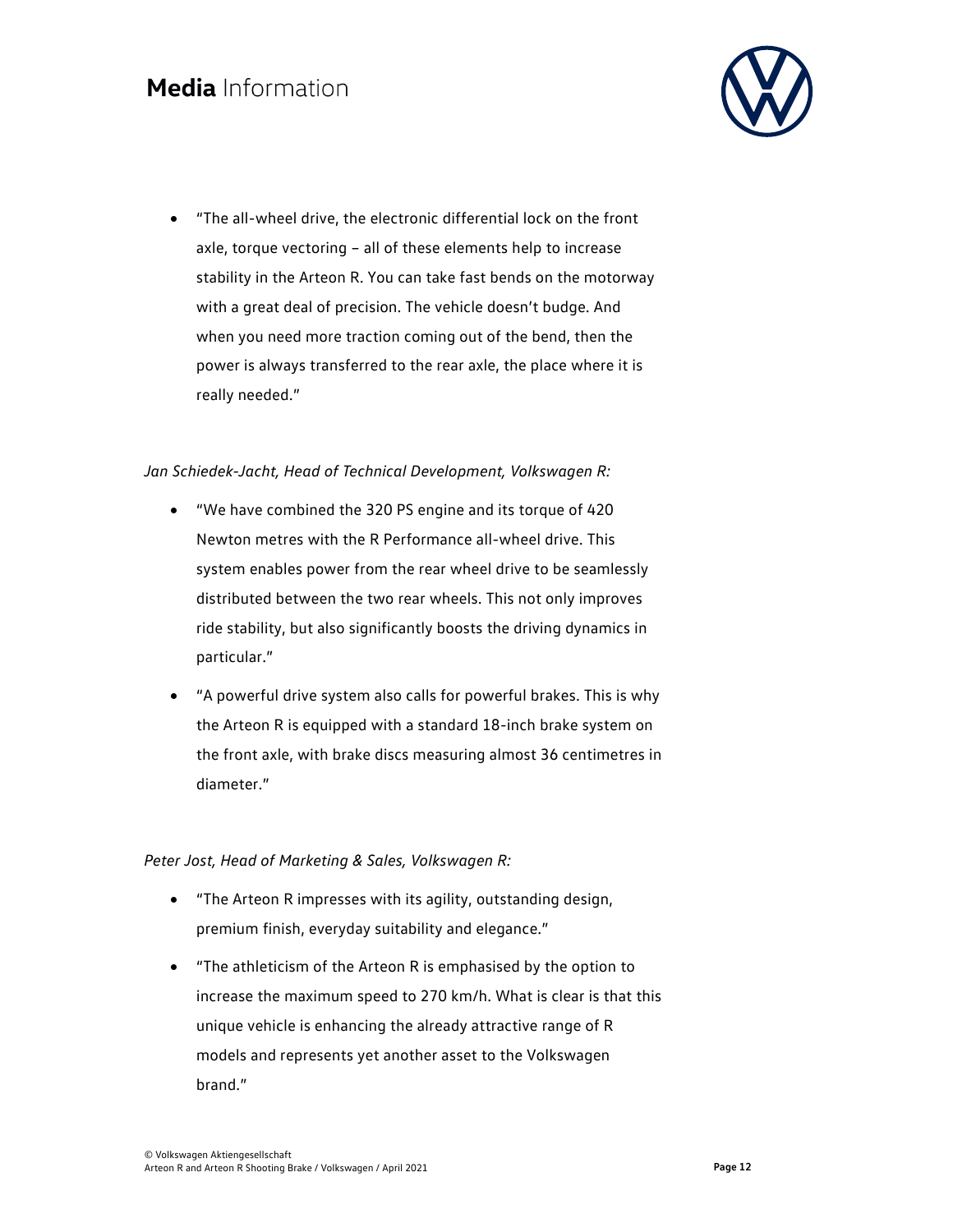

#### **Core aspects – Extended summary**

#### **The exterior**

**R-specific design elements.** With their bodies, which are as charismatic as they are sporty, the Arteon R and Arteon R Shooting Brake are now bringing avant-garde design to the premium end of the B-segment. The new flagship models' carefully honed exterior details include the front bumper and the lower section of the rear end including the diffuser and the new exhaust system with two trapezoidal twin tailpipes. Other new features include the (optional) 20-inch Estoril alloy wheels and the clearly visible blue brake calipers (with silver R logo in the front) for the high-performance brake system. High-gloss black body elements also add a chic touch to the front and rear ends. The splitter in the motorsports-style front spoiler comes in a matt black finish.

#### **Powerful and charismatic front end.**

**Face in the crowd.** The design of the Arteon R's front profile is just as avantgarde as it is expressive – stylish business class elements on the one hand, a powerful sports car on the other. The interaction of a long and wide bonnet together with the dominant radiator panel and the (in this case) directly integrated LED headlights establishes a unique character from the front. These confident lines make sure the face of the vehicle stands out from the crowd, a face that only becomes more charismatic with the R-style makeover.

**Illuminated radiator grille.** The bonnet stretches across the entire front profile to the wheel arches. At the front it reaches far down into the radiator grille, which emphasises the ample width of the Arteon R and Arteon R Shooting Brake with their crossbars. To be more specific, the two upper radiator grille crossbars surround the VW badge in the middle and the low LED headlights on the outside. The lower of the two crossbars features LED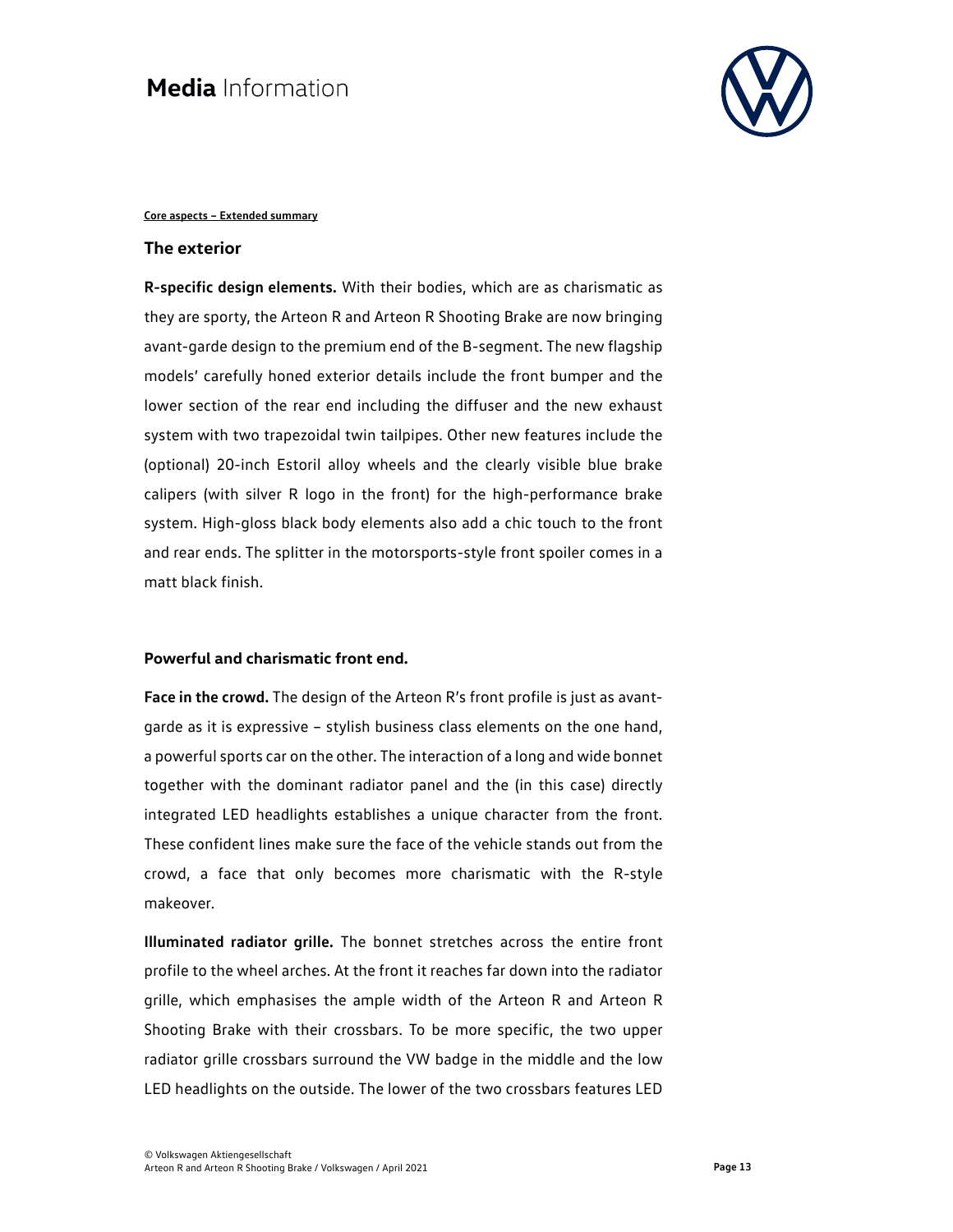

fibre optic cables on the outside. They form the daytime running lights and side marker light, as well as the turn signal in the case of the optional IQ.LIGHT– LED headlights. The LED lighting elements, radiator grille and bonnet merge to a form a single unit. And this is even more applicable in the case of the Arteon R and Arteon R Shooting Brake, as the additional standard LED fibre optic cables light up the entire second crossbar in the radiator grille.

**New R front apron.** The new Arteon flagship models also stand out from the other models in the product line with their full front apron. While the non-R models predominantly feature chrome elements, the Arteon R and Arteon R Shooting Brake come with high-gloss black crossbars, which enhance the sporty style. At the sides, two air intake openings with a colour-keyed surround for the charge air cooler join forces with additional air flow elements in high-gloss black.

#### **One product line, two silhouettes and two rear ends**

**A strong character line.** In general, the side and rear sections of the Arteon R and Arteon R Shooting Brake can be separated into the area above and below the character line. The character line starts as the lower edge of the bonnet, before transforming into an undercut above the door handles and ending in the tail light clusters. Below this line, the fastback and Shooting Brake are identical. Above the character line on the other hand, the design is separated by the B-pillars, forming the roof and rear end of the fastback and Shooting Brake respectively. The character line also visually pushes the volume of the bodies towards the ground, helping to boost their elegance and dynamics. Thanks to its clear athleticism, their powerful and elegant design ideally reflects the nature of the R models.

**An athletic rear end.** Looking at the vehicle from the rear clearly demonstrates the distinct and powerful design of both body versions'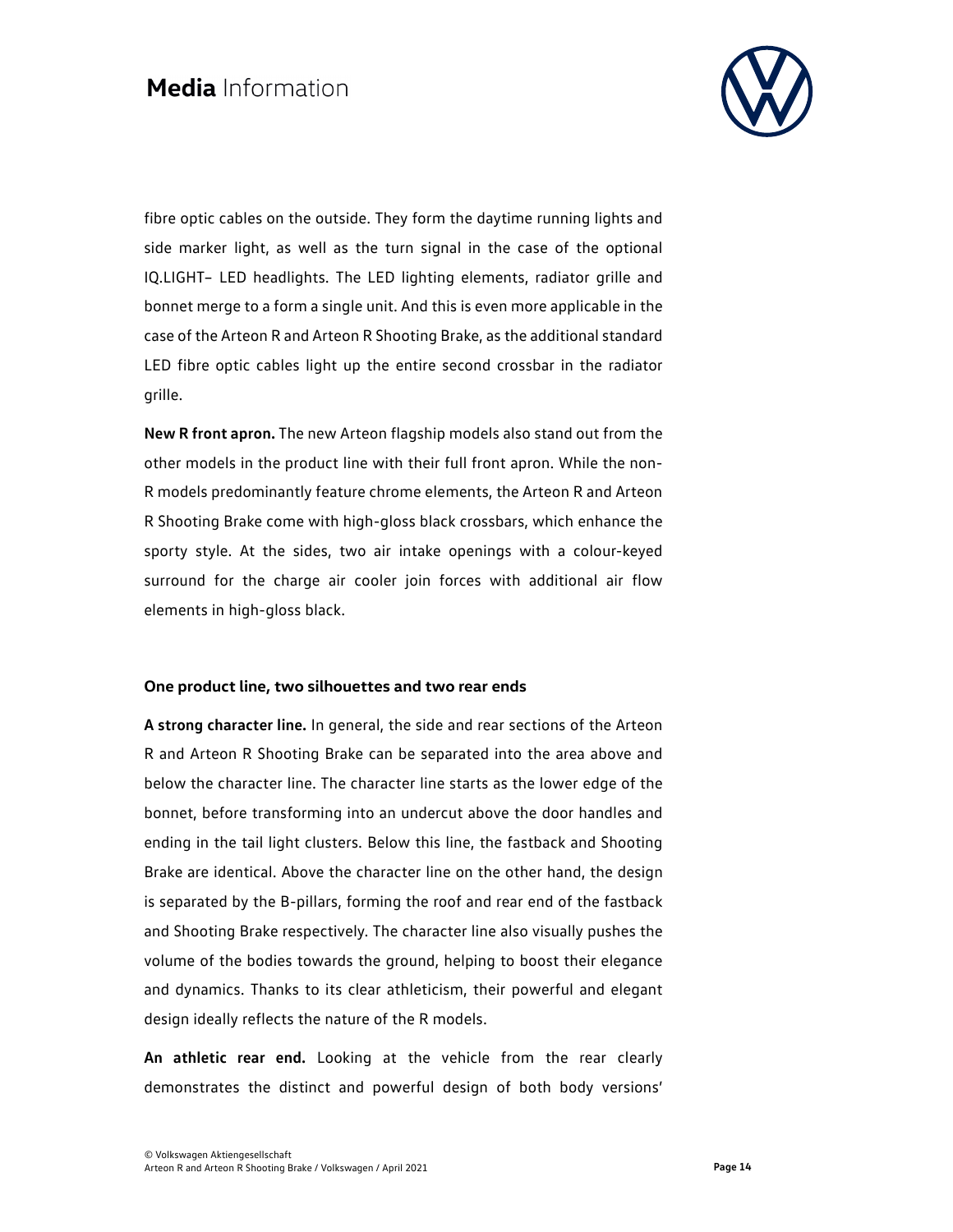

shoulder section. This shoulder section visibly demonstrates just how athletic both Arteon models are. In the lower half of the rear section, the new exhaust system designed especially for the 320 PS versions stands out with its four trapezoidal tailpipes; the new exhaust system is integrated into the sporty diffuser for a striking effect. The four-piped system generates a superior sound, and its intensity can be varied using a driving profile selection. The standard equipment package also includes 3D LED tail light clusters with dynamic turn signals that "swipe".

#### **Seven colours for the R models**

**Sporty exterior colours.** The Arteon R and Arteon R Shooting Brake can be configured in seven different colours. The standard paintwork option is Urano Grey. What's more, the Pure White paintwork is available as an option. Other options include metallic Pyrite Silver, metallic Manganese Grey, metallic Lapiz Blue, pearl-effect Deep Black, and mother-of-pearl-effect Oryx White.

#### **The interior**

**Carbon and blue R details.** Volkswagen R has also added a number of customised features to the vehicle interior. Features such as Black Carbon inserts, which adorn the top section of the dash panel and door panels, immediately catch the eye. Other interior features created specifically for the new models include the blue stitching on the seats, multifunction sports steering wheel and DSG gear knob, a hallmark feature in any R model. The bottom steering wheel clip is also finished with a blue insert to complement the stitching. The blue R button on the sports steering wheel is also distinctive: with one firm push, drivers can use this button to directly switch to Race mode – the sportiest of all available driving profiles. Giving this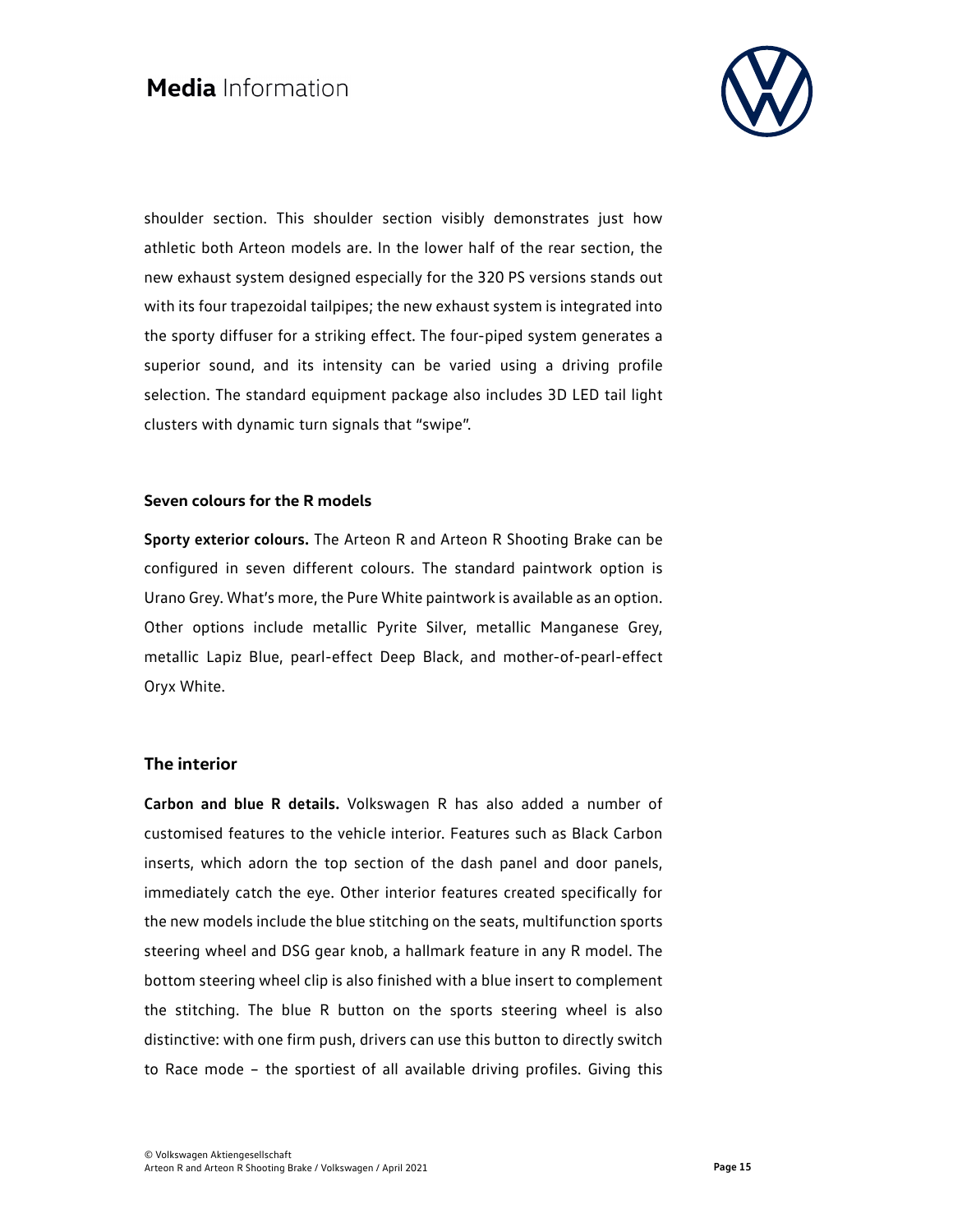

button a gentle tap takes the driver to the Infotainment system's driving profile menu instead. Furthermore, the models come with premium comfort seats as standard. The seats are covered in ArtVelours micro-fleece. A blue R badge is embroidered onto the top section of the front seat backrests. The optional sports seats in Nappa / Nappa Carbon Style are also specially tailored to the Arteon R and Arteon R Shooting Brake – in this case, the head restraints are integrated completely into the backrests, which is why this type of seat is known as an integrated seat. Chic: the top side sections of the backrests come in blue leather. And of course, a blue R badge is also stitched into the top of the backrest in this model. The blue used in the interior is similar to the typical metallic Lapiz Blue paintwork used in Volkswagen R models. The Nappa Carbon Style leather (used on the seat cushion bolsters and head restraints in the interior) picks up the visual line of the inserts in the dash panels and door trims.

**New dash panel.** In autumn 2020, Volkswagen's interior designers redesigned the entire dash panel – consisting of cockpit, surfaces, air outlets, trims –, the centre console (including Infotainment section and airconditioning controls) as well as the top areas of the door trims. This design and material upgrade has also been brought into the new Arteon R and Arteon R Shooting Brake. The uppermost section of the dash panel and door trim feature leatherette surfaces finished with special stitching. In the new R models, the second level is adorned with metallic inserts in Black Carbon that add a unique touch to the interior. The air outlets, stretching up to the third dash panel level, have been redesigned and also fully integrated here. Fine strips of LED are integrated underneath. Thanks to the background lighting function, users can change the colour of the LED light. The inserts in the door panels are also elegantly illuminated in the same shade by the background lighting system. Door handles and the leatherette inserts in the doors have also been redesigned.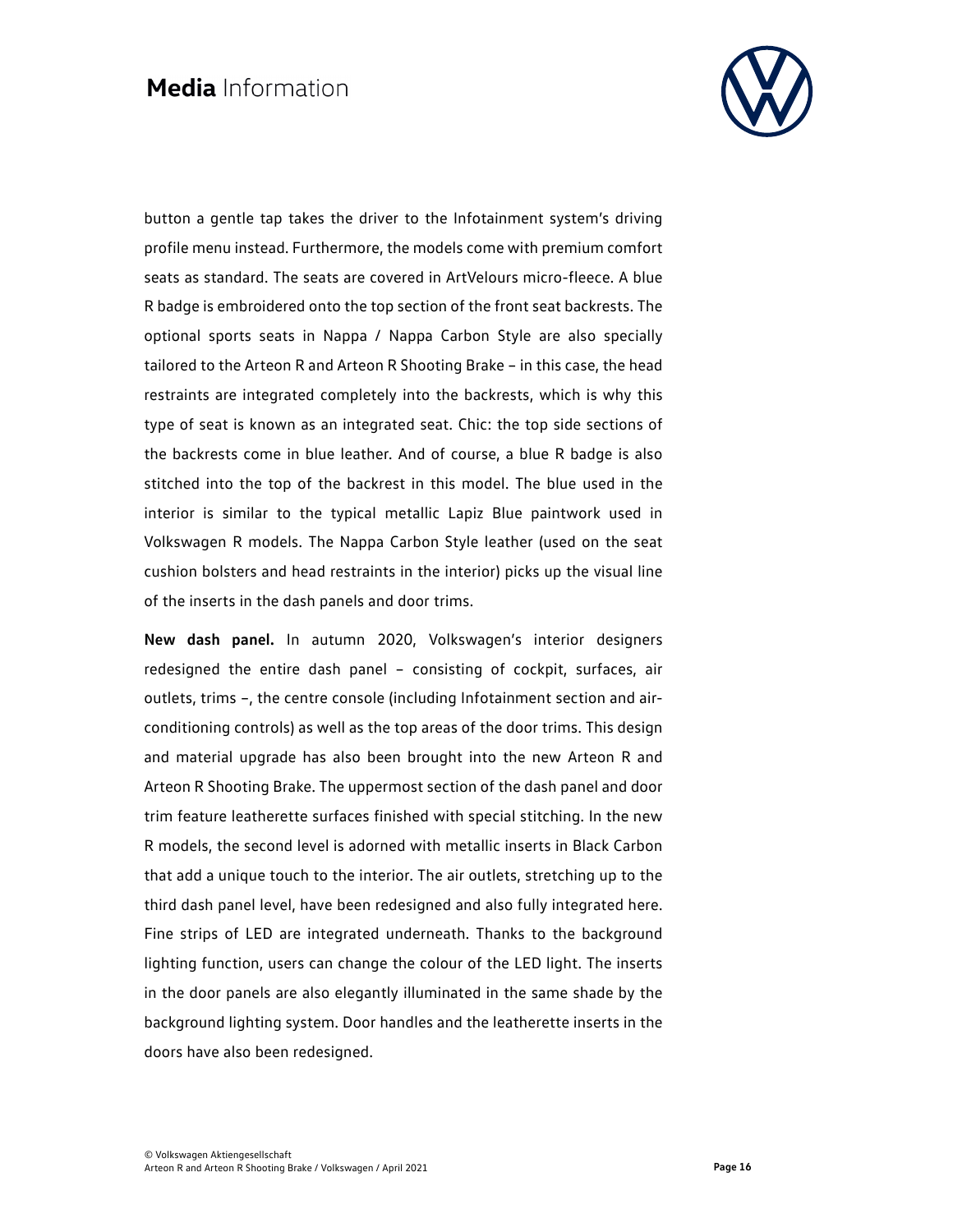

**New, digitalised controls.** The Arteon R models are equipped with a new generation of multifunction steering wheels with digital touch panels as standard. In combination with the Travel Assist system, the steering wheel rim additionally features touch-sensitive surfaces which, once Travel Assist has been activated, detect whether the driver has at least one hand on the steering wheel for safety reasons. The digital controls for the air conditioning system also underwent an upgrade in autumn 2020. The temperatures of the optional 3-zone Air Care Climatronic system can now be set intuitively via a touchslider. In this case, the same also applies for the seat heating, window and windscreen defrost function, and other air conditioner regulation features. All Arteon models are equipped with fully digital instruments as standard, namely the Digital Cockpit Pro. The graphics of the 10.25-inch display are clear and of a high quality. The driver can quickly and easily switch between three basic layouts using a View button on the multifunction steering wheel.

**High-end infotainment.** The Infotainment system has been integrated in a clearly visible and easy-to-reach position above the new air-conditioning controls. The Arteon R and Arteon R Shooting Brake are equipped with the Discover Media system (8.0-inch screen with navigation, Streaming & Internet) as standard. The Discover Pro system (9.2-inch screen with navigation) is also available as an option. Specific data, such as charge pressure, performance and a G-meter (G forces), can be displayed as additional information in the Infotainment system of the Arteon R and Arteon R Shooting Brake. Furthermore, a lap timer is also integrated into the G-meter for use on the race track.

**Sound by Harman Kardon.** A high-end sound system made by audio specialists Harman Kardon is available as an option. The system uses a 700 watt, 16-channel Ethernet amplifier to power a total of twelve highperformance loudspeakers. One loudspeaker acts as the centre speaker in the newly designed dash panel while another operates as a subwoofer in the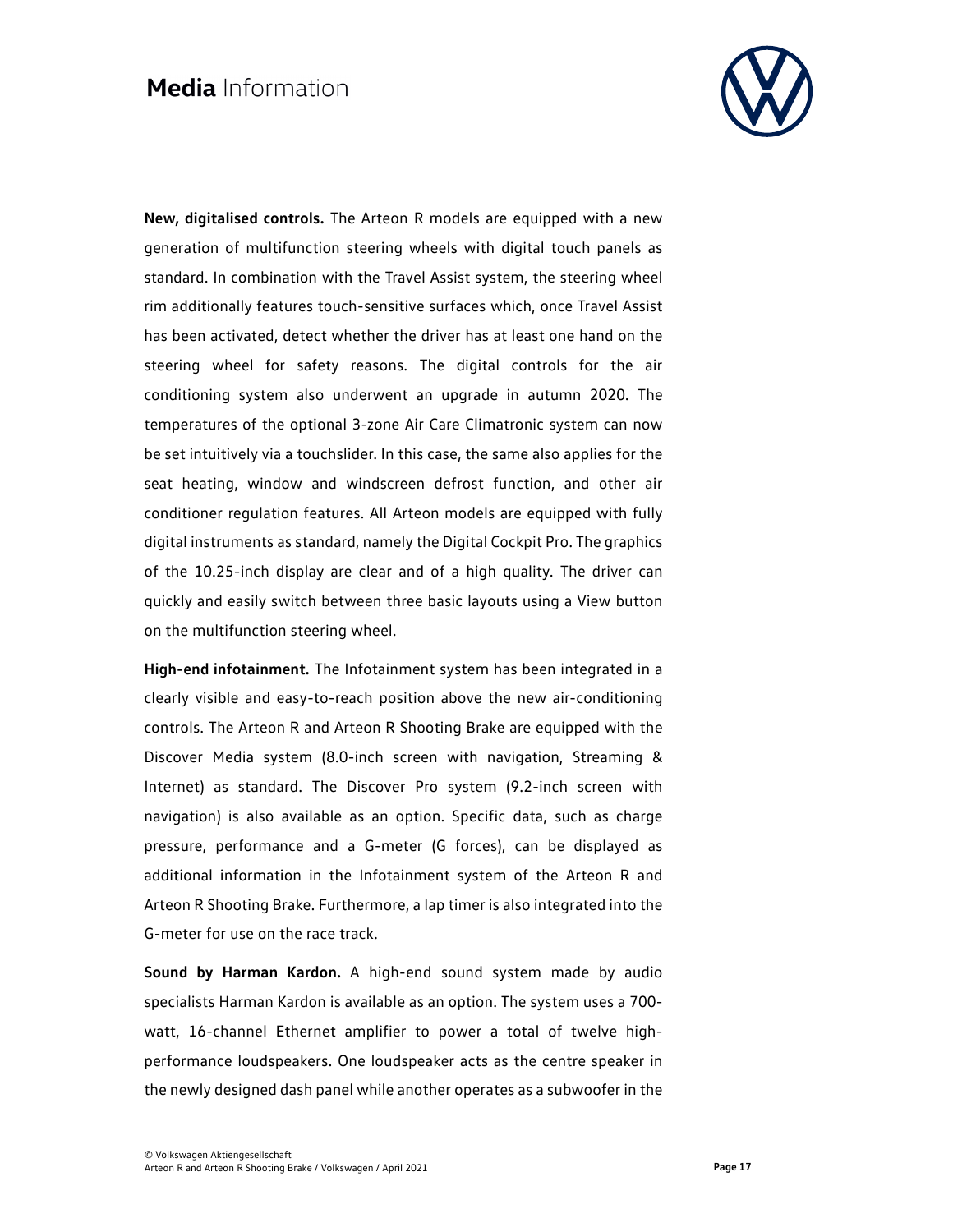

luggage compartment. The remaining treble, mid-range and bass loudspeakers have been arranged in the doors. The Infotainment system coordinates the individual sound control of the Harman Kardon sound system, which also provides pre-configured settings, such as Pure, Chill out, Live and Energy.

**Plenty of space for driver, occupants and luggage.** Both the driver and front passenger as well as passengers in the rear of the Arteon R and Arteon R Shooting Brake benefit from the excellent package provided by the modular transverse matrix (MQB). One example: maximum legroom in the rear of 1,016 mm, a figure that is best-in-class. Due to its unique roof design, the Shooting Brake provides added headroom at the front and rear of 1,008 to 1,019 mm (+11 mm) at the front and 883 to 835 mm (+48 mm) at the rear. The interior width is the same: 1,500 mm at the front and 1,481 mm at the rear. As standard, the rear seat backrest can be folded asymmetrically in both models. Behind the Arteon R Shooting Brake's rear bench seat is a luggage compartment capacity of up to 565 litres if you load up to the rear seat backrest and luggage compartment cover (fastback: 563 litres). Loading the vehicle up to the roof and to the front seat backrests will increase the loading capacity to 1,632 litres (fastback: 1,557 litres). The maximum loading area length is 2,092 mm (up to the front seats).

### **The engine**

EA888 evo4. The 1,984 cm<sup>3</sup> four-cylinder turbocharged direct injection engine (TSI) in the new Arteon R and Arteon R Shooting Brake is the most powerful model in the EA888 engine family. It is the upgraded version of the fourth generation, which is why it is followed by the label evo4. The engine develops its maximum output (235 kW / 320 hp) between 5,350 and 6,500 rpm. The maximum torque is 420 Nm. This impressive figure is available in a rev speed range of 2,000 and 5,350 rpm. The direct injection engine is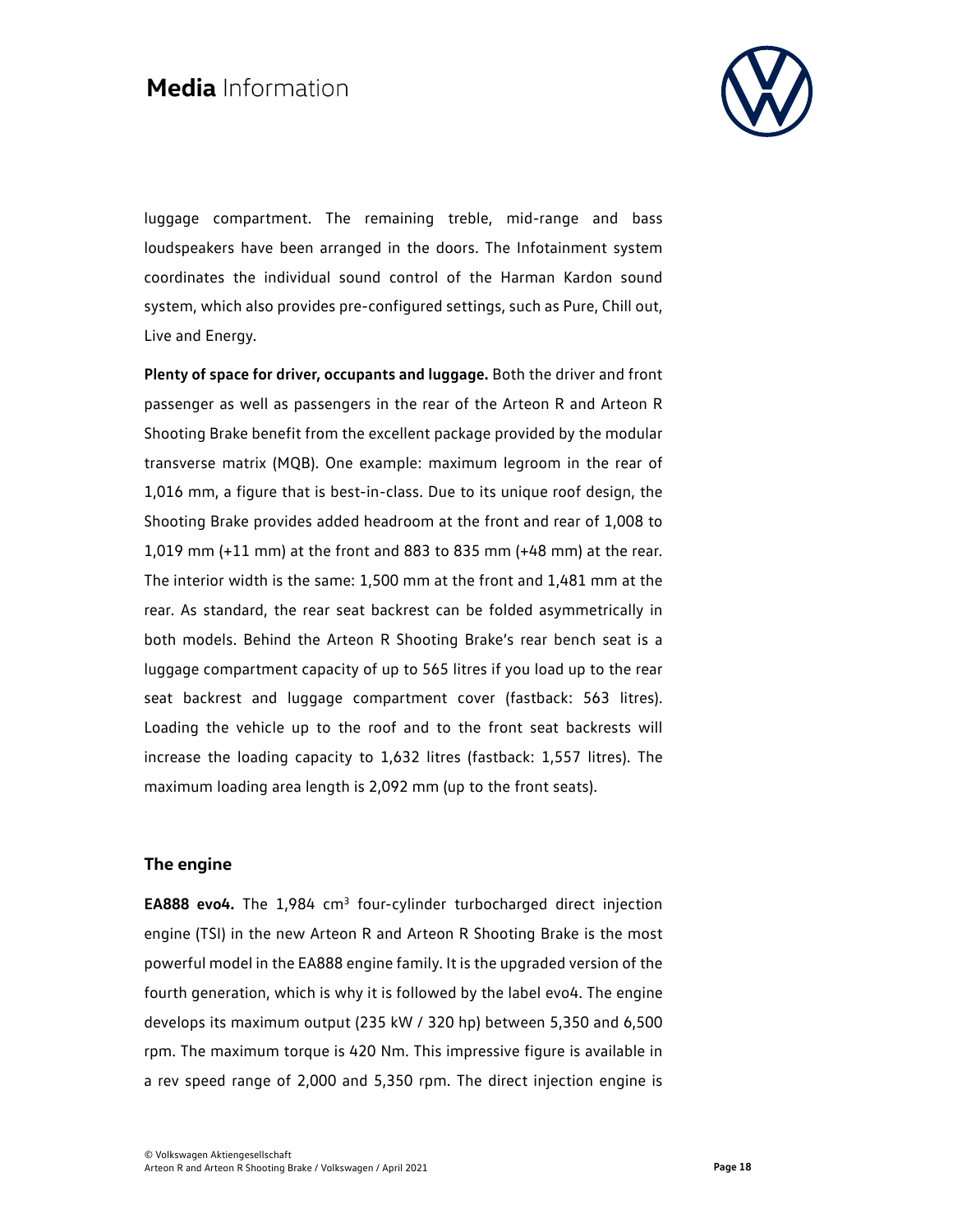

characterised by innovative solutions such as water-cooled exhaust gas recirculation to the turbocharger, which is integrated into the cylinder head. Thanks to a fully electronic coolant regulator unit, the TSI also features very efficient thermal management with a short warm-up phase. The resultant reduction in friction losses contributes to reducing fuel consumption. The most powerful Arteon engine also features variable valve timing with double camshaft control. In addition, the valve lift can be switched in two stages on the exhaust side. This solution permits optimum control of gas exchange with respect to performance, consumption and exhaust emissions. The power from the TSI is transferred to the all-wheel drive via a standard 7 speed dual clutch gearbox (DSG), which is designed for extra high torques. Volkswagen refers to this gearbox as the DQ500. The advantage of the DQ500 is that the full torque can be transmitted already from 1st gear without a limiter.

#### **The all-wheel drive system**

**4MOTION with R-Performance torque vectoring.** The Arteon R and Arteon R Shooting Brake come equipped with a new all-wheel drive system with the designation 4MOTION with R-Performance torque vectoring, an exclusive feature for this product line. A newly developed rear axle differential distributes the drive power variably between the front and rear axles – and as a new feature, also variably between the left and right rear wheels. Here's how it works: the differential from the 4MOTION drive system familiar from other Volkswagen MQB models (MQB: modular transverse matrix) distributes the force on a variable basis between the front and rear axle via a multi-plate clutch, while the rear differential lock is open. Depending on the situation, 50 to 100 percent of the drive force flows to the front axle and between 0 and 50 percent to the rear axle. The new 4MOTION all-wheel drive system with R-Performance torque vectoring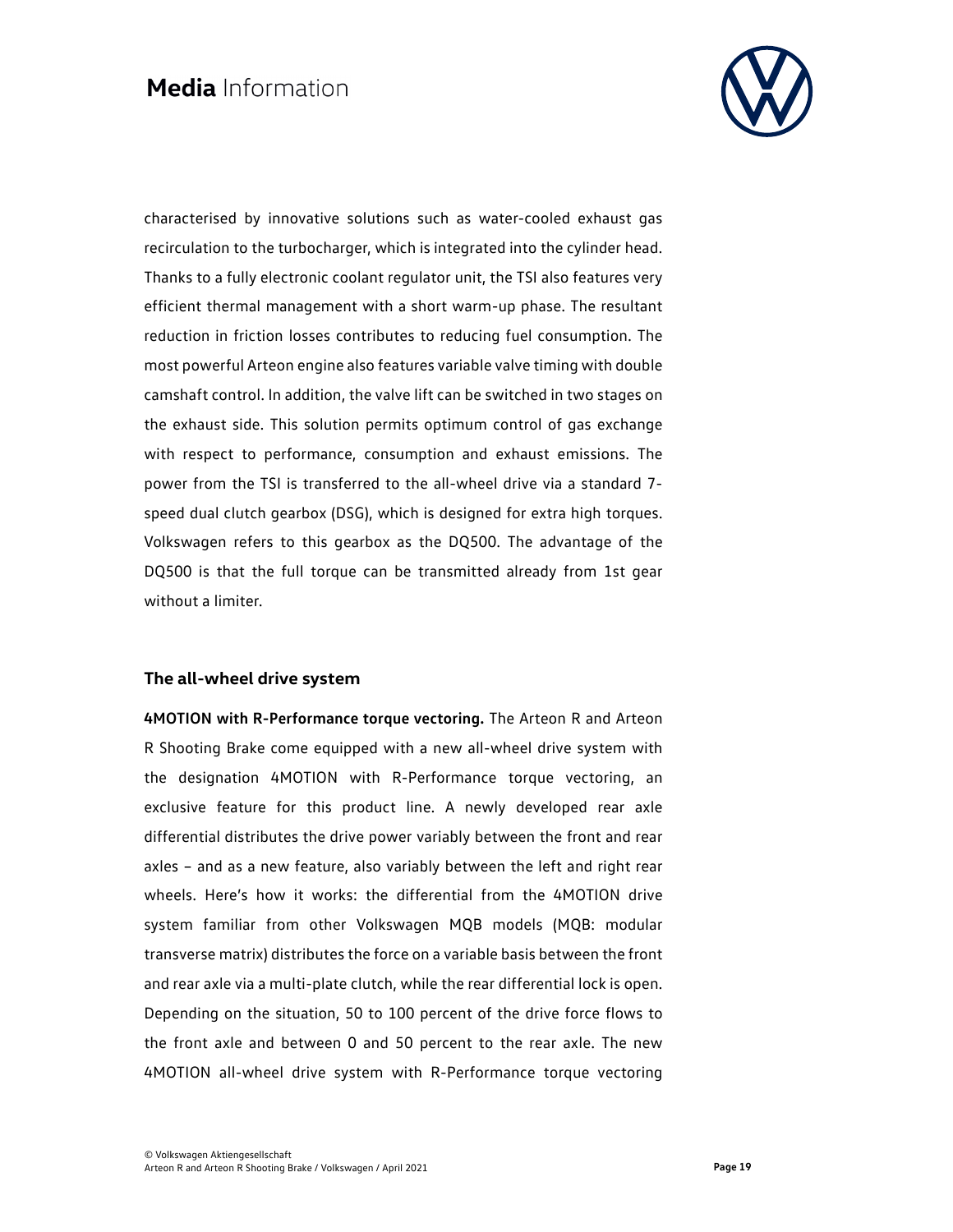

function, however, can also distribute the torque to the rear axle variably between both rear wheels via two additional electrically operated multiplate clutches. Thanks to the wheel-selective power at the wheels, up to 100 percent of the possible torque can be directed to the wheel on the outside of the bend. This reduces the cornering radius and understeer is eliminated. This leads to noticeably more agile vehicle handling. The standard progressive steering is a perfect match for this agility. The intensity of the power distribution is determined by the current steering angle, accelerator pedal position, lateral acceleration, yaw rate and speed. The driver can also influence the way in which the new all-wheel drive and the stabilising vehicle dynamics systems work via the driving profile selection (Comfort, Sport, Race and Individual). Using the blue light-up R button in the new multifunction steering wheel, drivers of the Arteon R and Arteon R Shooting Brake can switch directly to the driving profile selection (gentle tap) or straight to the Race mode (firm press).

#### **The running gear**

**Sports running gear plus DCC.** The Arteon R and Arteon R Shooting Brake are equipped with a sports running gear and adaptive chassis control DCC as standard. Due to the sports running gear, the bodies of the two R models are lowered by 20 mm. The wheels on the front axle are guided by suspension struts (coil springs with telescopic shock absorbers) and lower wishbones (track-stabilising scrub radius). At the rear, there is a four-link axle with individual wheel suspension, gas-filled shock absorber and separate springs. Both axles are equipped with stabilisers.

**Adaptive chassis control.** The adaptive chassis control (DCC) continuously reacts to the road surface and driving situation while taking into account steering, braking and acceleration manoeuvres, for example. By means of the set driving profile, the driver can influence the reduction in body motion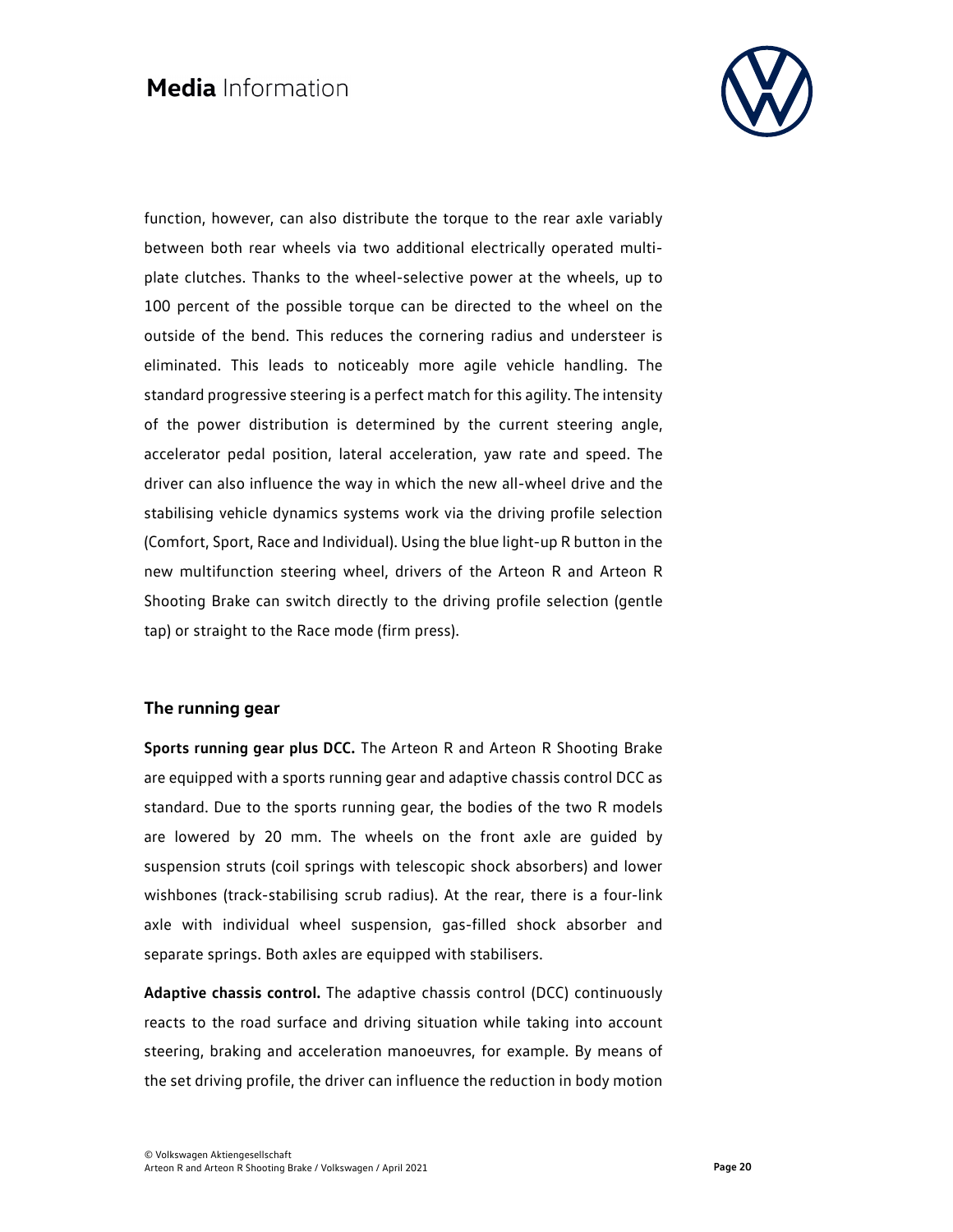

as desired. The required damping is calculated for each wheel and adjusted at the four shock absorbers within fractions of a second. This ensures that DCC always provides the highest level of driving comfort and ideal driving dynamics in conjunction with the Vehicle Dynamics Manager. The basic settings for the adaptive chassis control can also be adjusted using the driving profile – Comfort, Sport, Race and Individual – and a continuously variable DCC slider (from Comfort+ to Sport+) in the Infotainment system. As explained above, a firm press of the R button on the steering wheel can also directly activate the Race profile.

**Comfort, Sport, Race and Individual.** In the Race profile implemented especially by Volkswagen R for the Arteon R and Arteon R Shooting Brake, the coasting function (freewheeling without drive power) is deactivated, the engine sound is increased via the exhaust flaps, and the DSG, the DCC, progressive steering and the all-wheel drive system are adjusted to a sportier setup. The Sport profile is the dynamic and ideal basic mode for the R models. The Comfort profile is tailored more for a high level of comfort, while still offering a high degree of steering precision. In the Individual profile, the driver can precisely adjust and save their own driving profile using a digital slider in the Infotainment system. Below Comfort (Comfort+), this results in maximum decoupling of the body for even greater comfort. Above Sport (Sport+), the tuning becomes even more dynamic and very direct; in this case, minimum body movement is combined with maximum agility. Using the ESC button, the driver is also able to deactivate ESC separately while on the race track.

**Individual ESC control.** When the two 320 PS Arteon models are started, ESC is always active as a full system. However, drivers can adapt the ESC in two stages. In ESC Sport mode, the ESC thresholds and ASR slip thresholds are increased to reduce the intensity of interventions. In ESC Off mode, experienced drivers can additionally deactivate ESC altogether for all driving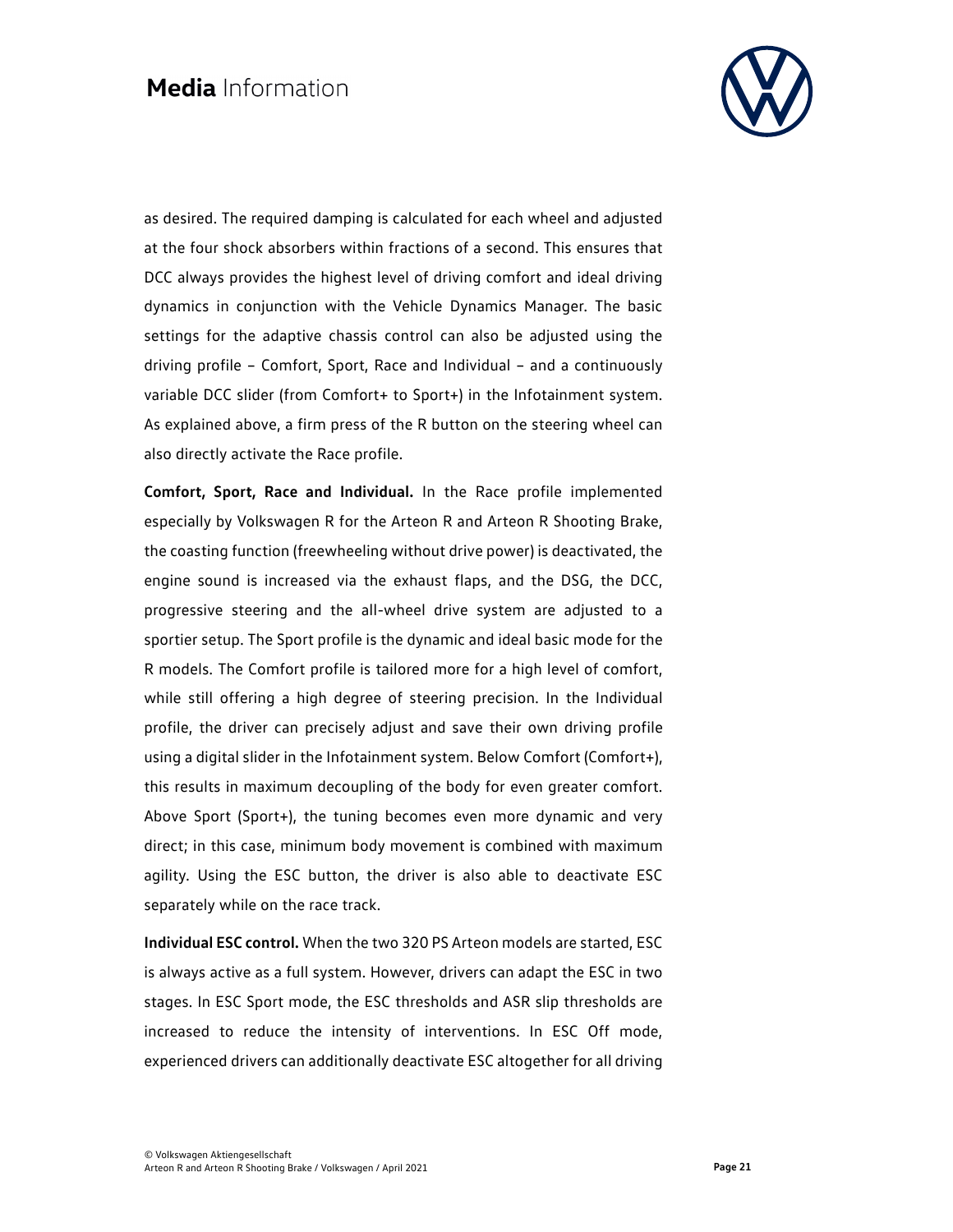

situations. However, Front Assist and Swerve Assist reactivate the full ESC system in emergencies.

**Progressive steering.** The Arteon R and Arteon R Shooting Brake are equipped with progressive steering as standard. To be more specific, the ratio in the progressive steering system is more direct than in "normal" electromechanical steering; what's more, the R models come equipped with a specific software application. How progressive steering works: conventional steering systems operate on the basis of a fixed gear ratio. However, the progressive steering applies a progressive gear ratio. This significantly reduces the effort required to steer when manoeuvring and parking. On winding country roads and when turning off, the driver will notice a greater dynamic response thanks to the more direct setup. It also means that the driver does not have to change their hand position as frequently. In terms of technology, progressive steering is essentially differentiated from the basic steering system by variable steering rack and pinion gearing as well as a more powerful electric motor. In functional terms, this means the following: unlike in systems with a fixed steering ratio, which are always forced to compromise between driving dynamics and comfort, the teeth of the steering rack vary significantly over the range of the steering movement. As a result, the transition between a comfortable steering response in the centre range (driving straight ahead) and direct steering response for larger steering wheel turn angles has been set up progressively to enable a more agile steering response in driving dynamics situations.

**18-inch brake system.** To make sure the Arteon R models can be braked confidently from their top speed of 270 km/h, the models have been equipped with a new front-axle brake system with 18-inch brake discs. To be more specific, the 18-inch disc brakes in the front measure 357 x 34 mm, while on the rear axle, both gran turismos are decelerated by 17-inch disc brakes (disc dimension: 310 x 22 mm). The brakes themselves are built with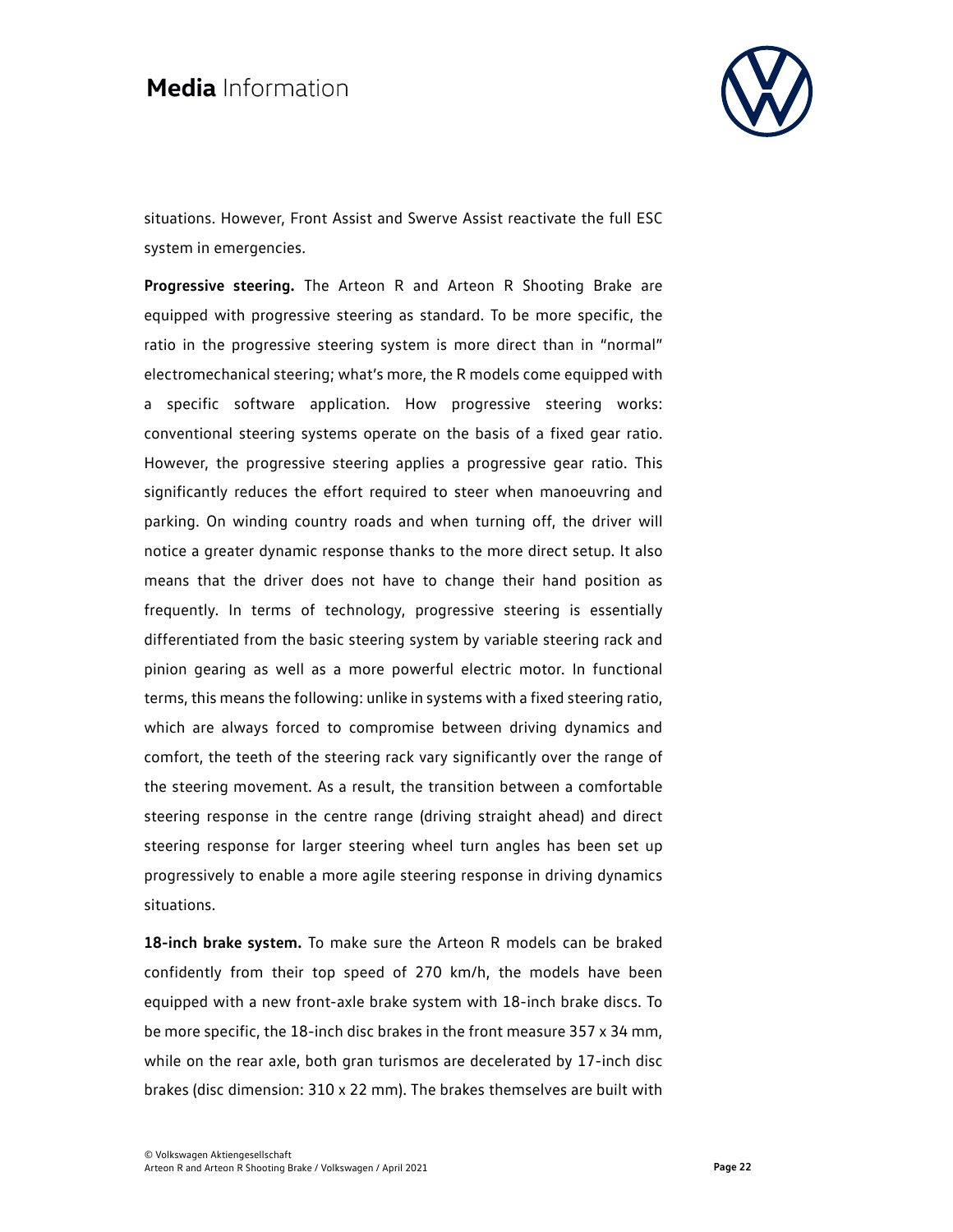

pin discs and a brake pot made of aluminium, which reduces the weight by 600 grams on each side. A speed-dependent map in the electromechanical brake servo ensures precise brake control. The brakes respond particularly sensitively when manoeuvring, for example, but bite instantaneously and powerfully at high speeds. Thanks to precise optimisation in the high brake pressure range, the brakes still permit very exact control even just before ABS intervention. A larger brake master cylinder ensures crisp, precise response in combination with sporty and short brake pedal travel. The specific tuning of the brake pedal characteristic also supports this sportier and more direct brake pedal feeling subjectively in the driver's perception. The new brake system is visually characterised by its blue brake calipers (adorned with a silver R logo in the front).

### **The standard equipment**

The Arteon R and Arteon R Shooting Brake are not only offered with customised equipment, but also with a broadly expanded standard equipment package. The full equipment package in the two R models at a glance (excerpt):

#### **Exterior**

- AirStop<sup>®</sup> tyres in size 245/45 R 18
- Exterior mirror caps with chrome-look finish
- Chrome strips on the side windows
- LED headlights with LED daytime running lights
- 3D LED tail light clusters
- Sebring alloy wheels 8J x 18
- Wheel locks with enhanced anti-theft protection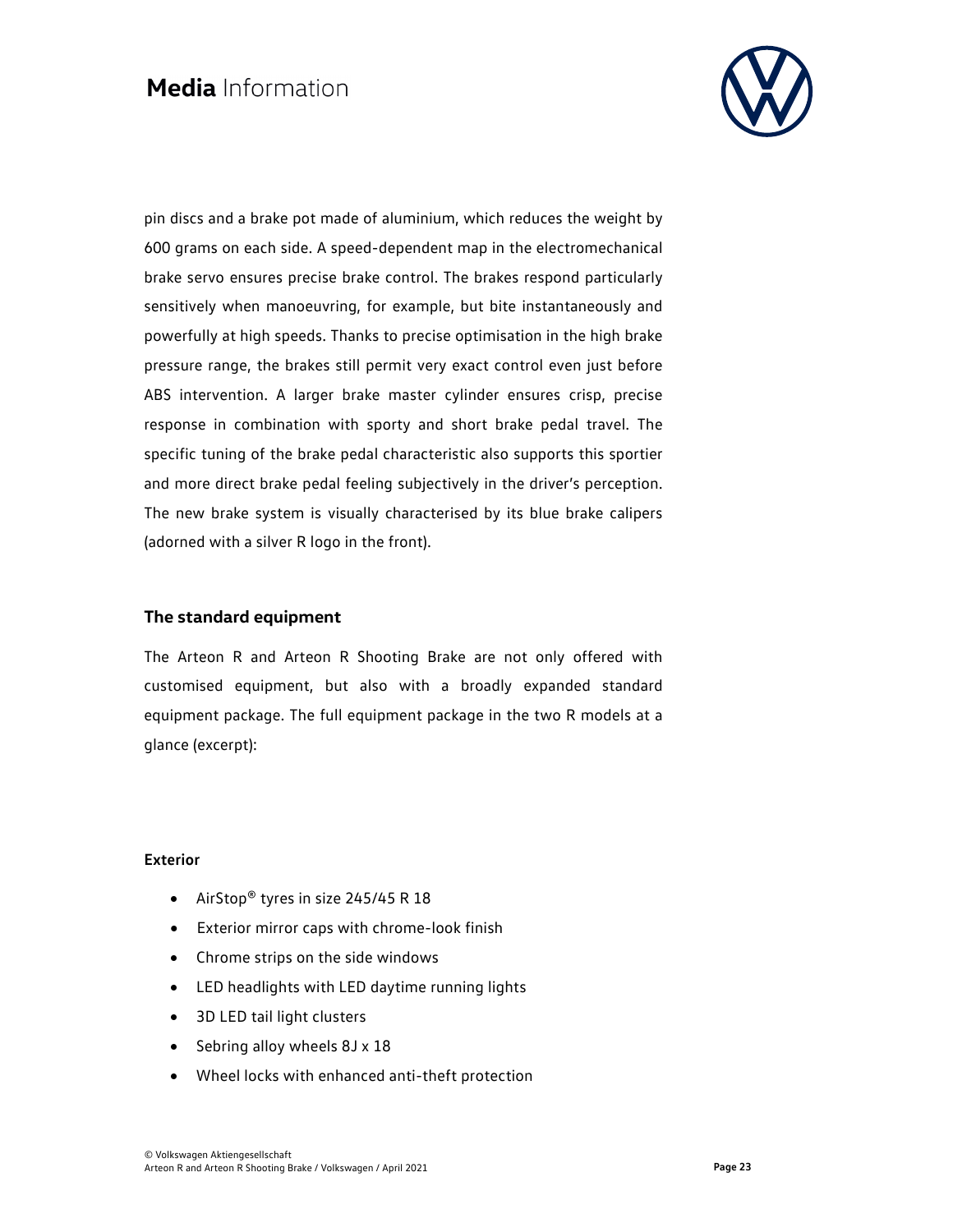

- R badge on the wing
- Keyless Go keyless locking system
- Side trim strips at the bottom, in the same colour as the vehicle body
- Green thermal insulation glazing, side and rear

#### **Interior**

- Chrome trim on the door handles, rotary light switches and front vents
- Headliner in Titanium Black
- Black Carbon decorative trim for the dash panel and door trim
- Piano Black decorative trim for centre console
- Front and rear sill panel trim in stainless steel
- Front and rear floor mats with R logo
- Luggage compartment cover
- Interior light with switch-off delay and dimming function, two LED reading lights in the front and rear
- LED lights in the front footwell
- Centre armrest with stowage area
- Multifunction sports steering wheel in leather, heated, with touch controls and paddles
- Net partition (for Shooting Brake)
- Pedals in brushed stainless steel
- Backrests, asymmetrically split and folding, with centre armrest and load-through hatch
- Gear knob in leather
- Centre seat panels on the front seats and outer rear seats in ArtVelours micro-fleece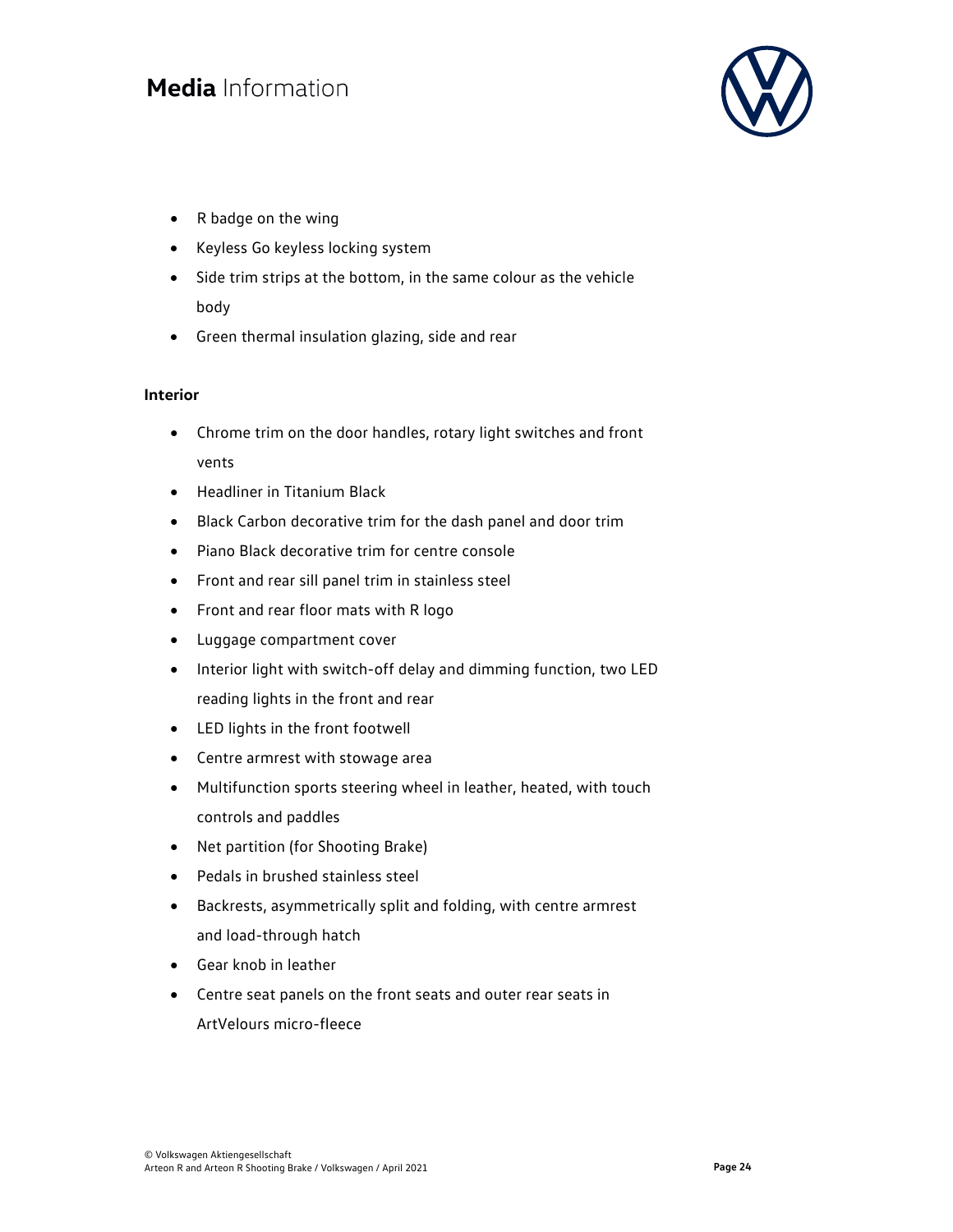

 Premium comfort seats in the front, height-adjustable, ergoComfort seat on the driver side, with electrical backrest adjustment

### **Function**

- DCC adaptive chassis control including driving profile selection
- Active bonnet (pedestrian protection system)
- Background lighting, 30 colour options
- App-Connect, including App-Connect Wireless for Apple CarPlay and Android Auto
- Exterior mirrors with surround lighting and front passenger exterior mirror lowering function, folding and heated, dimming on the driver side
- ACC Adaptive Cruise Control with "stop & go" and speed limiter
- Hill Start Assist
- Digital Cockpit Pro
- DAB+ digital radio
- Easy Open & Close sensor-controlled luggage compartment opening and closing, with remote control
- Park Distance Control (warning signals in the front and rear)
- Electronic differential lock XDS
- Automatic driving lights, with daytime running lights, Leaving Home and Coming Home function
- Light Assist main-beam control
- Automatically dimming interior mirror
- Air conditioning system with enhanced air filter with activated carbon
- Lumbar support in the front, electrically adjustable on the driver side
- Dynamic headlight range control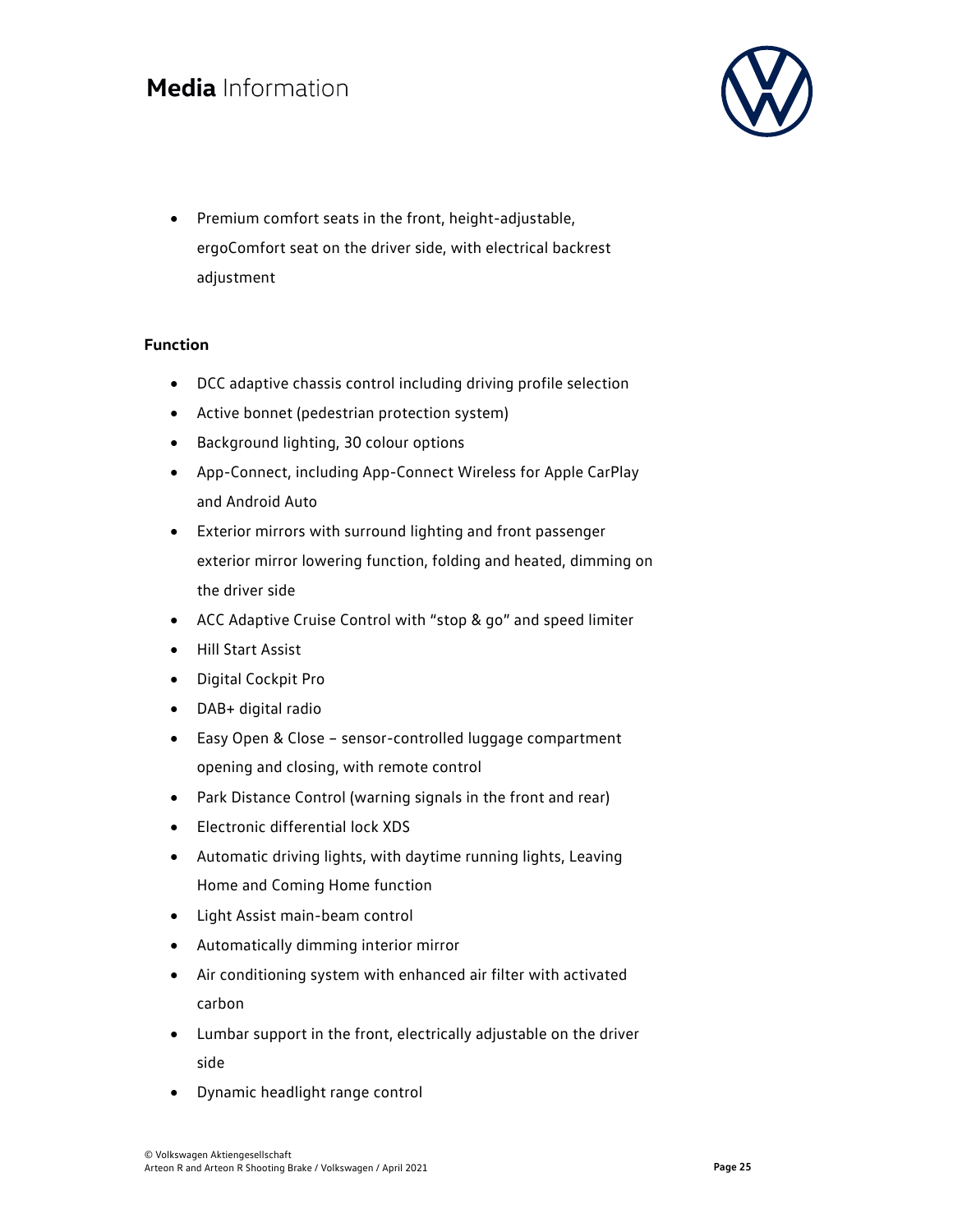

- Driver Alert System
- Discover Media navigation system inc. Streaming & Internet
- Front Assist Autonomous Emergency Braking including Pedestrian Monitoring
- Emergency Call Service
- Progressive steering
- Rain sensor
- Tyre Pressure Monitoring System
- Washer jets in the front with automatic heating
- Key with R design
- Keyless locking and starting system Keyless Access
- Start/stop system with brake energy recuperation
- Mobile phone interface
- USB-C port
- Dynamic Road Sign Display
- Heated front seats
- We Connect & We Connect Plus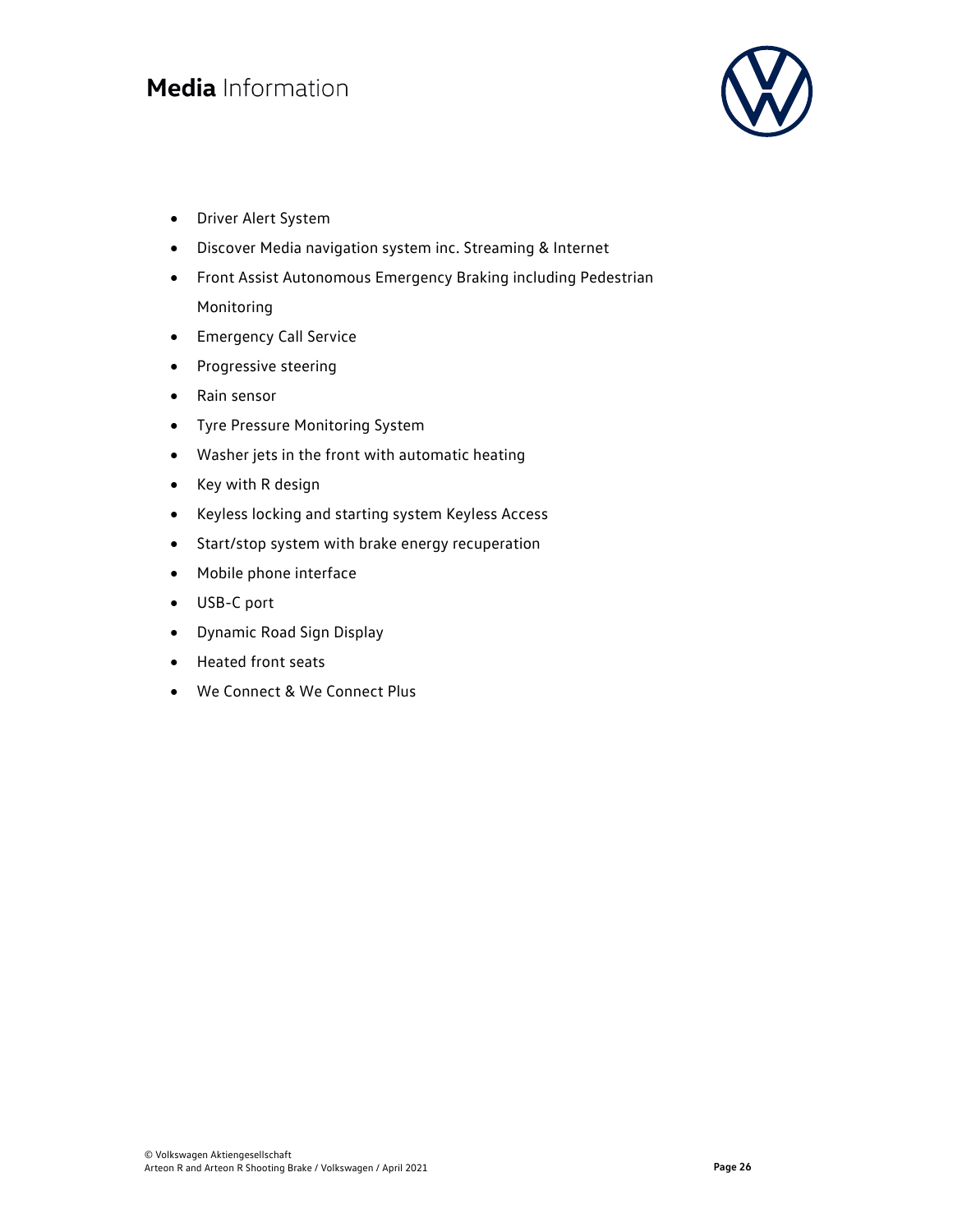

### **Technical data**

### **The new Arteon R and Arteon R Shooting Brake**

|                                          | <b>Arteon R</b>                  | <b>Arteon R Shooting Brake</b>   |
|------------------------------------------|----------------------------------|----------------------------------|
| Engine type                              | Turbocharged petrol engine (TSI) | Turbocharged petrol engine (TSI) |
| Capacity / cylinders                     | $1,984$ cc / 4                   | 1,984 сс / 4                     |
| Maximum power                            | 235 (320 PS) at                  | 235 (320 PS) at                  |
|                                          | 5,350-6,500 rpm                  | 5,350-6,500 rpm                  |
| Maximum torque                           | 420 Nm at 2,000-5,350 rpm        | 420 Nm at 2,000-5,350 rpm        |
| Gearbox                                  | 7-speed DSG dual clutch gearbox  | 7-speed DSG dual clutch gearbox  |
| Drive axle                               | Front and rear axle              | Front and rear axle              |
| Consumption combined (WLTP)              | 9.3-8.9 l/100 km                 | 9.3-9.0 l/100 km                 |
| Combined CO <sub>2</sub> emission (WLTP) | 210-201 g/km                     | 212-203 g/km                     |
| Combined consumption (NEDC)              | 7.9-7.7 l/100 km                 | 7.9-7.7 l/100 km                 |
| Combined CO <sub>2</sub> emission (NEDC) | 180-176 g/km                     | 181-177 g/km                     |
| NEDC efficiency class                    | $D-C$                            | $D-C$                            |
| <b>Emissions standard</b>                | EURO 6d-ISC-FCM                  | EURO 6d-ISC-FCM                  |
| Tank capacity                            | 661                              | 66 l                             |
| Combined range (WLTP)                    | 742 km                           | 733 km                           |
| Overall range (NEDC)                     | 857 km                           | 857 km                           |
| Top speed                                | 250 km/h / optional 270 km/h     | 250 km/h / optional 270 km/h     |
| 0-100 km/h                               | 4.9 <sub>s</sub>                 | 4.9 <sub>s</sub>                 |
| Length                                   | 4,866 mm                         | 4,866 mm                         |
| Width (excluding exterior mirrors)       | $1,871$ mm                       | 1,871 mm                         |
| Height                                   | 1,460 mm                         | 1,462 mm                         |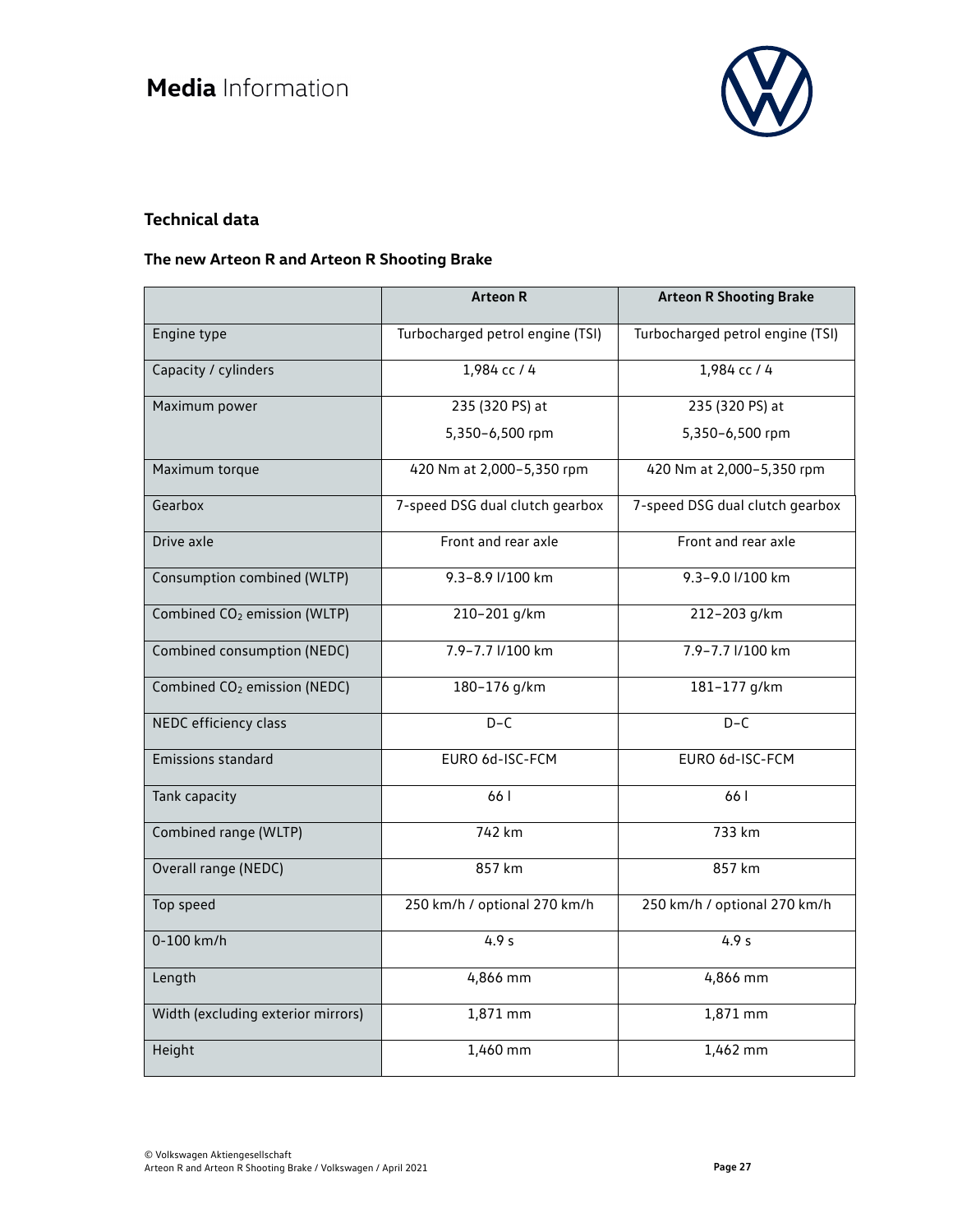

|                                     | <b>Arteon R</b>     | <b>Arteon R Shooting Brake</b> |
|-------------------------------------|---------------------|--------------------------------|
| Wheelbase                           | 2,838 mm            | 2,838 mm                       |
| Front track                         | 1,587 mm            | 1,587 mm                       |
| Rear track                          | 1,582 mm            | 1,582 mm                       |
| Brake discs, front                  | 18 in / 357 x 34 mm | 18 in / 357 x 34 mm            |
| Brakes discs, rear                  | 17 in / 310 x 22 mm | 17 in / 310 x 22 mm            |
| Headroom, front                     | 1,008 mm            | 1,019 mm                       |
| Headroom, second row of seats       | 940 mm              | 982 mm                         |
| Interior width, front               | 1,500 mm            | 1,500 mm                       |
| Interior width, second row of seats | 1,481 mm            | 1,481 mm                       |
| Maximum load area length            | 2,092 mm            | 2,091 mm                       |
| Load area length to the rear bench  | 1,181 mm            | 1,179 mm                       |
| seat                                |                     |                                |
| Luggage compartment volume to       | 5631                | 565 l                          |
| the rear bench seat to backrest     |                     |                                |
| height                              |                     |                                |
| Luggage compartment volume to       | 1,5571              | 1,6321                         |
| the                                 |                     |                                |
| front seats at backrest height      |                     |                                |
| Kerb weight                         | 1,778 kg            | 1,793                          |
| Gross vehicle weight rating         | 2,290 kg            | 2,290                          |
| Maximum trailer weight braked at    | 2,200 kg            | 2,200 kg                       |
| 12% incline                         |                     |                                |
| Drawbar load / roof load            | 90 / 100 kg         | 90 / 100 kg                    |
| Tyre dimensions (standard)          | 245/45 R 18         | 245/45 R 18                    |
| Turning circle                      | 11.90 m             | 11.90 m                        |